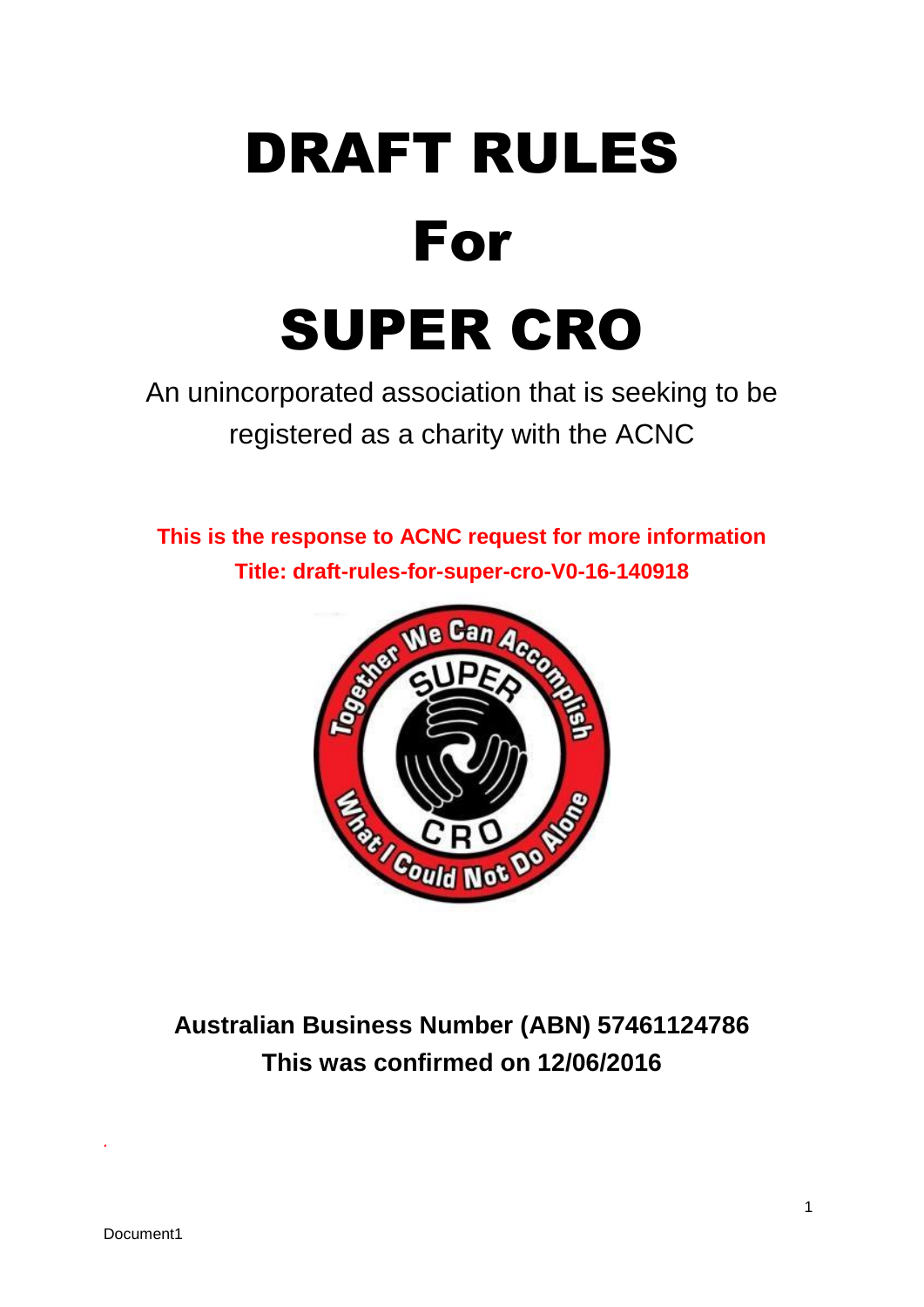### **Contents**

| 1st Email from Sarah                                                      | 3  |
|---------------------------------------------------------------------------|----|
| 2nd Email from Sarah                                                      | 6  |
| <b>Definition</b><br>1.                                                   | 7  |
| Preliminary<br>2.                                                         | 8  |
| <b>Alteration of Rules</b><br>3.                                          | 8  |
| Charitable purposes and not-for-profit status<br>4.                       | 9  |
| <b>Advancing Health</b>                                                   | 9  |
| <b>Advancing Education</b>                                                | 9  |
| Advocating                                                                | 9  |
| Other                                                                     | 9  |
| Indemnity<br>5.                                                           | 10 |
| Funds and assets<br>6.                                                    | 10 |
| <b>Financial year</b><br>7.                                               | 11 |
| Record-keeping<br>8.                                                      | 11 |
| Contracts<br>9.                                                           | 11 |
| Membership<br>10.                                                         | 12 |
| 11.<br><b>Registry of Members</b>                                         | 13 |
| 12.<br>Members' access to documents                                       | 13 |
| 13.<br>The committee                                                      | 13 |
| Duties of the committee<br>14.                                            | 16 |
| 15.<br>Committee meetings                                                 | 17 |
| 16.<br>General meetings of members                                        | 18 |
| 17.<br>Dispute resolution process                                         | 20 |
| 18.<br>Discipline members                                                 | 20 |
| Winding up<br>19.                                                         | 21 |
| Template rules for a charitable association                               | 22 |
| Who these rules may be suitable for                                       | 22 |
| Important Information                                                     | 23 |
| Checklist: Preparing to use the template rules                            | 24 |
| Appendix A: Draft strategic plan                                          | 26 |
| What the SUPER CRO proposes to do                                         | 26 |
| The resources we require will be obtained by the following means:         | 26 |
| if available, evidence of in-principle financial support or seed funding. | 27 |
| Where CRO's are Happening                                                 | 27 |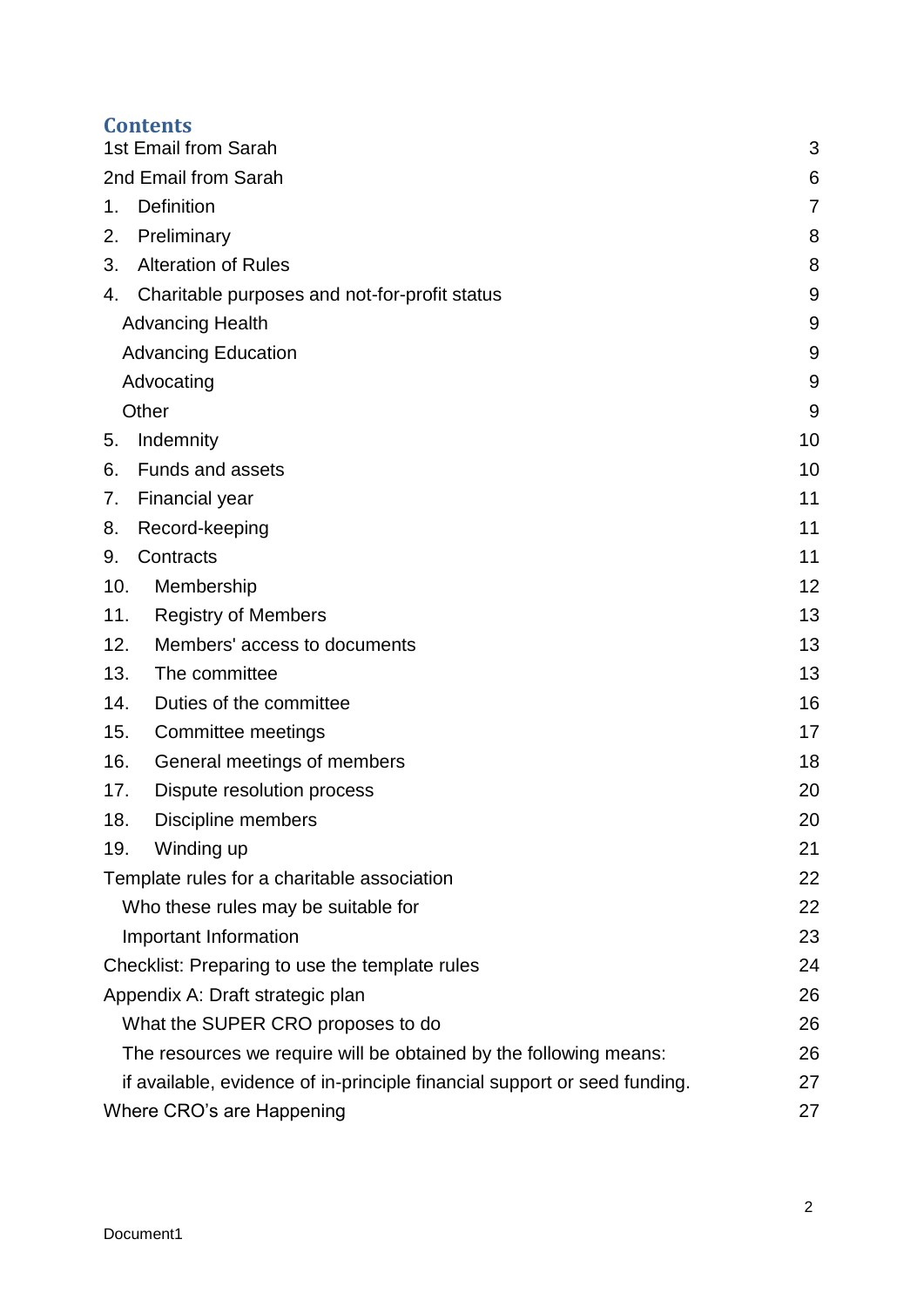### <span id="page-2-0"></span>**1st Email from Sarah**

This section will be deleted from the final version that will be sent to the Australian Charities and Not-for-profits Commission. It will be finalised at a Zoom video conference link up on 14 September 2018 at 2 pm. A email with a link will be sent to people who have express an interest in promoting Consumer Run Organisations in Australia.

Dear Douglas,

Further information required: charity registration application for Supercro

Thank you for the application to register Supercro (the Applicant) (ABN 57 461 124 786) as a charity with the Australian Charities and Not-for-profits Commission (ACNC).

We have considered your application. We need more information so that we can decide if your organisation meets the charity registration requirements set out in the Australian Charities and Not-for-profits Commission Act 2012 (Cth) (the ACNC Act). We are unable to progress your application without this information.

Please provide the information set out below by no later than 19 June 2018:

Detailed information about the programs and activities the Applicant is undertaking, or intends to undertake in the next 12 months, to achieve the objects set out in its constitution, and the percentage of time and amount of funds to be allocated to each activity or program. The documentation supplied to support the application is not consistent, and aspects of the strategic plan appear to have been prepared for the Kansas Consumer Advisory Council Inc, not this entity. We also note that not all sections of the HPC schedule can be read, nor all pages in the master plan, so it is important to set out clearly what it is the Applicant will be doing.

Please be aware that it may not be feasible to pursue the subtype of 'institution whose principal activity is to promote the prevention or control of disease in human beings' (health promotion charity) at this time. This subtype, while carrying an activity test, requires an entity to be doing health promotion activities more than any other activity. At the current time, it is not possible to assess this because of the range of charitable purposes outlined in the constitution, and the possible activities that may accompany this. However, should you wish to pursue this subtype, we strongly recommend that you delete, and include the following gift deductible recipient revocation clause at clause 19(6): this has been done

I have removed sections clauses  $2(4)$ ,  $2(5)$  and  $2(6)$  from this version of the constitution

If the organisation is wound up or its endorsement as a deductible gift recipient is revoked (whichever occurs first), any surplus of the following assets shall be transferred to another organisation with similar objects, which is charitable at law, to which income tax deductible gifts can be made:

gifts of money or property for the principal purpose of the organisation contributions made in relation to an eligible fundraising event held for the principal purpose of the organisation money received because of such gifts and contributions.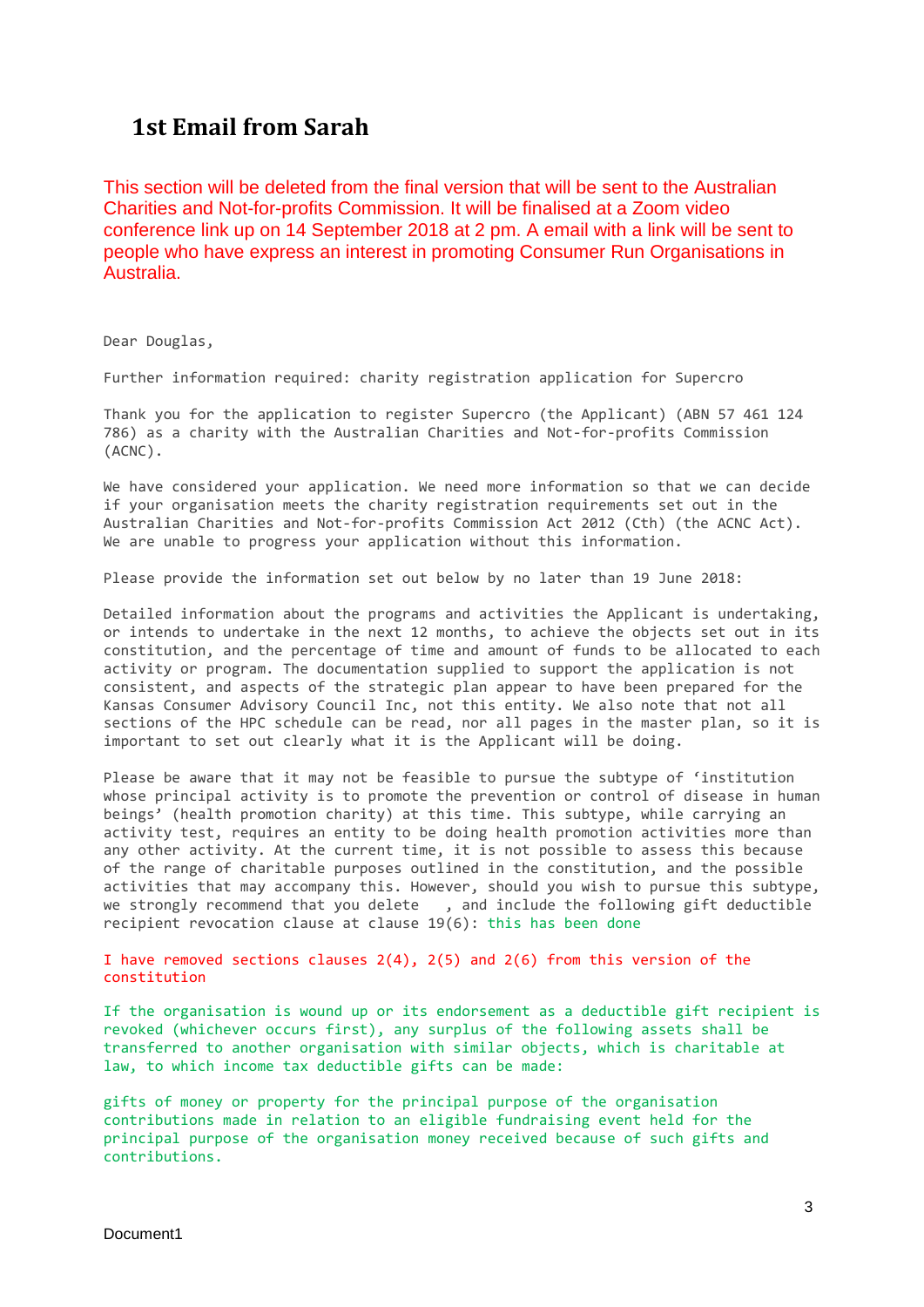It is also necessary to **redevelop the strategic plan to** ensure that it contains the following information: have a look at the plan on expanded plan on page 26

what the Applicant proposes to do the resources it requires and how it will obtain them the personnel it will engage to carry out its programs or activities its financial projections and the third parties it may involve if available, evidence of in-principle financial support or seed funding.

**Please provide your case officer with a copy of the meeting minutes that confirms the Applicant has amended its rules.**

We note from the Applicant's master plan that it seeks to minimize personal liability for members acting on behalf of it. Please note that as an unincorporated association, the members and management committee carry personal legal liability for activities undertaken on the Applicant's behalf. If you were seeking to reduce this liability, it is highly advisable that you investigate incorporating as an association with NSW Fair Trading, or as a company limited by guarantee with the Australian Securities and Investments Commission (ASIC).

This will be achieved by doing a risk assessment into activities that the SUPER CRO becomes involves in and will include developing a Project Ideas Template that the Executive will approve before accepting responsibility for activities. This will be follow up with a background paper on the how the project will be rolled out

If you are unable to provide the information by the due date, please contact your registration analyst before the due date to discuss your options.

If the information requested above is not provided by 19 June 2018, or an alternative date is not agreed, we will not be able to proceed and will refuse your application.

This request for information is made under section 30-15(1) of the ACNC Act. In providing information to the ACNC, please be aware that providing false or misleading information is a serious offence. Penal ties may be imposed.

### **What you need to do**

Please email the information you have been asked for to registration@acnc.gov.au.

Please quote your organisation's ABN and the name of your case officer (Sarah Craig) in the subject line of your email.

If you prefer, you can forward the information by post to:

Sarah Craig Registration team

ACNC GPO Box 5108 MELBOURNE VIC 3001 Need help?

If you have any questions about this notice, please contact Sarah Craig on (03) 8601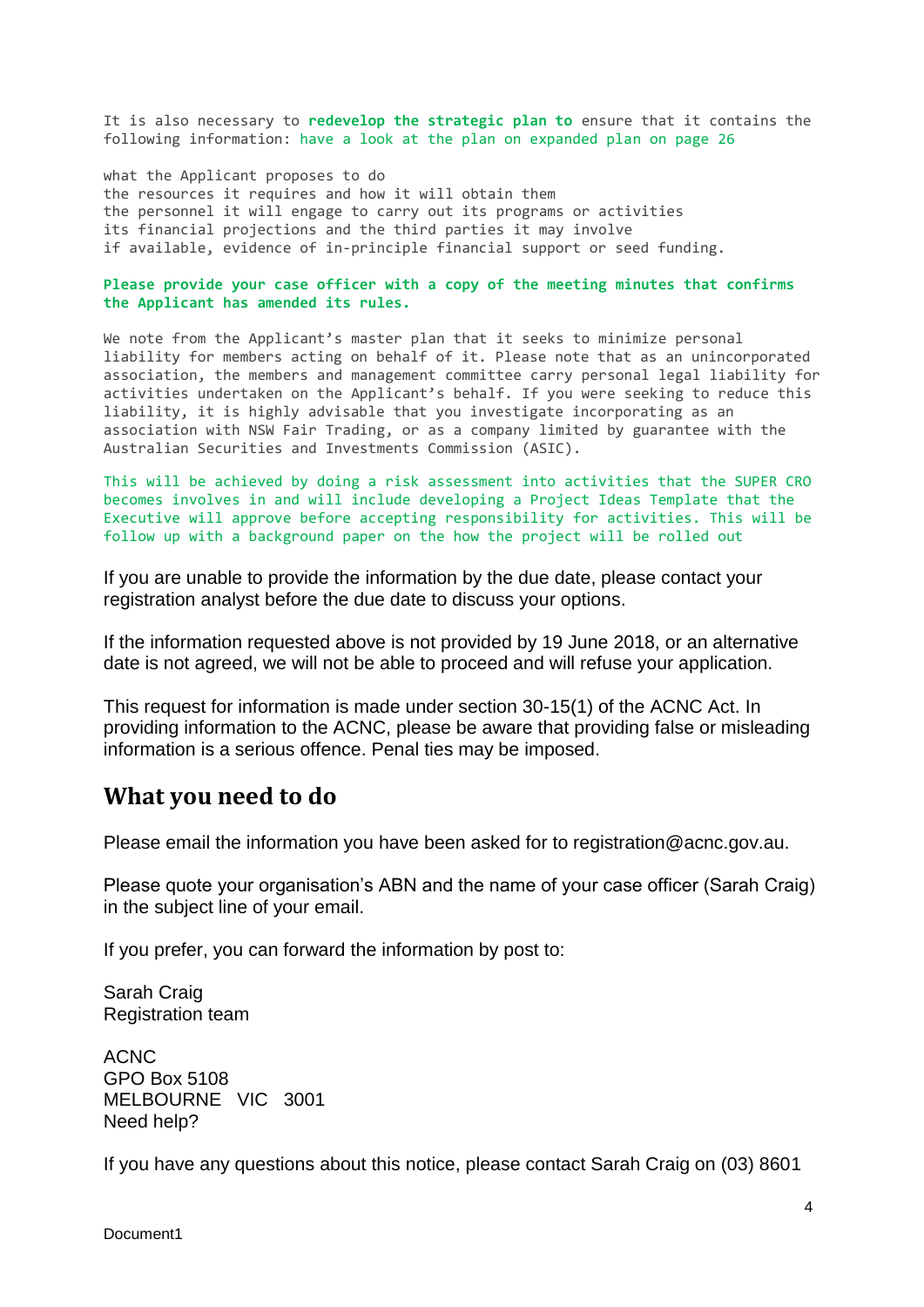9302 or at registration@acnc.gov.au. Alternatively, you can phone 13 ACNC (13 22 62) between 9:00 am and 5:00 pm AEDT for the cost of a local call.

We are only able to discuss the application with the people named in the application form as contact people for your organisation.

Yours sincerely

Sarah Craig On behalf of Murray Baird ACNC Assistant Commissioner Sarah Craig Analyst | Registration | Australian Charities and Not-for-profits Commission T (03) 8601 9302 | F 1300 232 569 | E registration@acnc.gov.au | W www.acnc.gov.au cid:part4.08020208.00070905@bigpond.com \*\*\*\*\*\*\*\*\*\*\*\*\*\*\*\*\*\*\*\*\*\*\*\*\*\*\*\*\*\*\*\*\*\*\*\*\*\*\*\*\*\*\*\*\*\*\*\*\*\*\*\*\*\*\*\*\*\*\*\*\*\*\*\*\*\*\*\*\* If you have received this

email by mistake, please notify us by return e-mail and delete the message and attachments immediately. This email and any attachments may contain confidential or legally privileged information. Any review, re-transmission, dissemination or other use of this information by persons or entities other than the intended recipient is prohibited. \*\*\*\*\*\*\*\*\*\*\*\*\*\*\*\*\*\*\*\*\*\*\*\*\*\*\*\*\*\*\*\*\*\*\*\*\*\*\*\*\*\*\*\*\*\*\*\*\*\*\*\*\*\*\*\*\*\*\*\*\*\*\*\*\*\*\*\*\*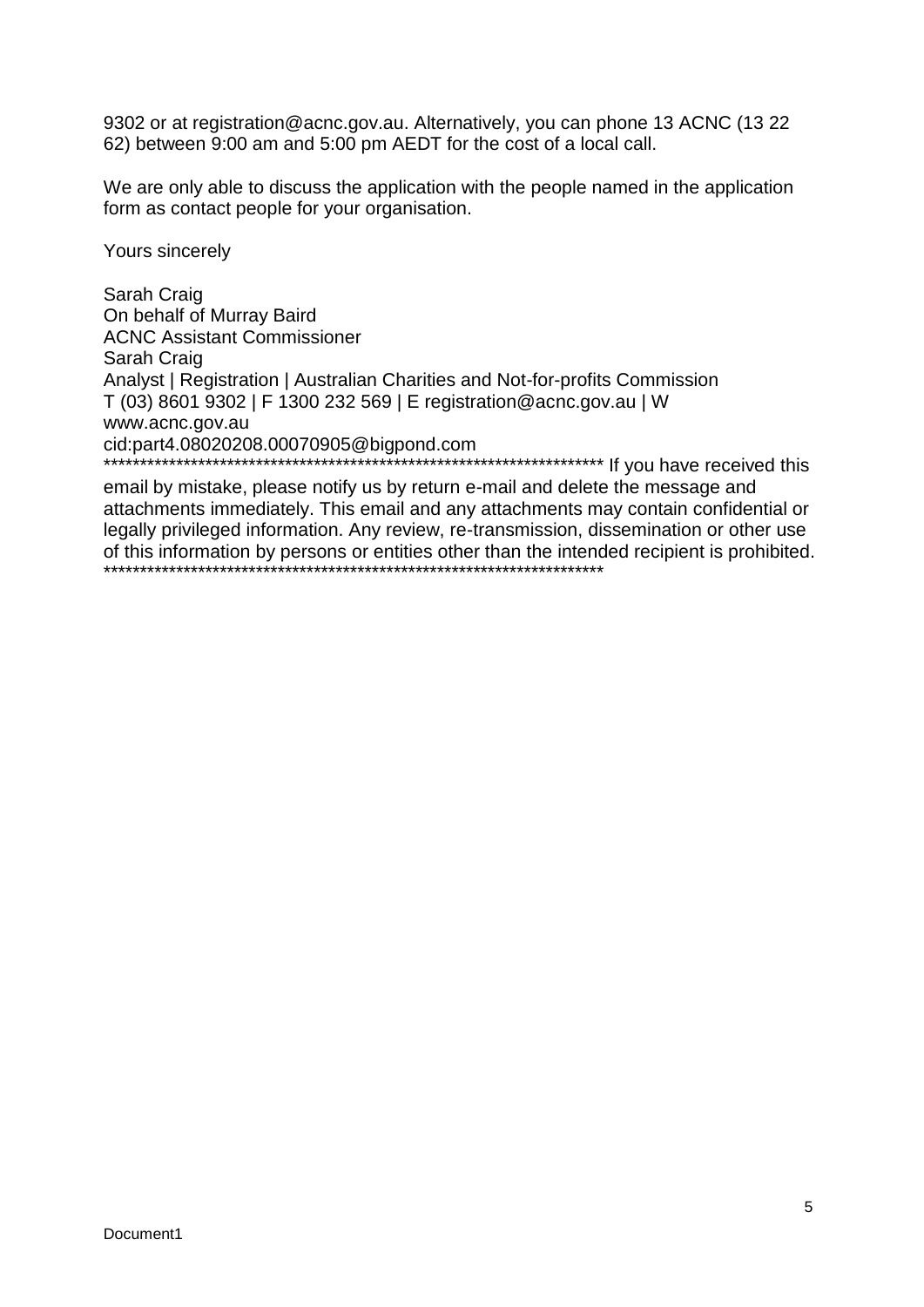# <span id="page-5-0"></span>**2nd Email from Sarah**

This section will also be deleted

Dear Doug,

Thank you very much for your time this morning.

As discussed, the due date for providing full information on Super Cro's charity registration application has been extended to 30 September 2018.

Please note that if we do not receive all of the requested information by 30 September 2018, the Assistant Commissioner will refuse your application as he will have insufficient information to decide whether your organisation meets all the charity registration requirements. You may re-apply for your organisation to be registered as a charity once you are ready to proceed.

Please feel welcome to contact me on (03) 8601 9302 or via email at registration@acnc.gov.au should you have any questions or concerns about the initial information request, or wish to clarify any other matters.

Kind regards, Sarah Craig On behalf of Murray Baird ACNC Assistant Commissioner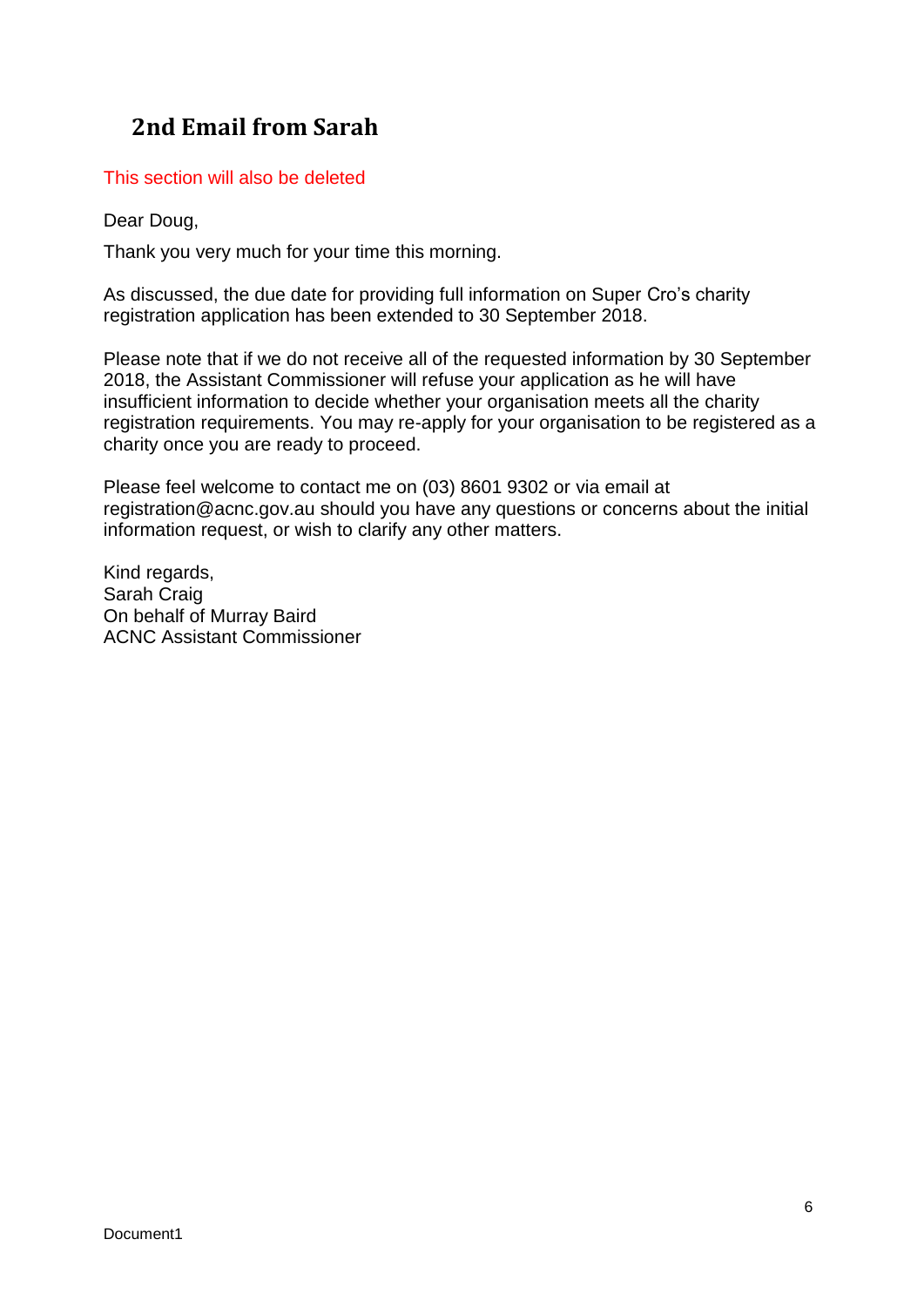# <span id="page-6-0"></span>**1. Definition**

In these rules, words and phrases have the meaning set out below:

- 1. ACNC means the Australian Charities and Not-for-profits Commission.
- 2. ACNC Act means Australian Charities and Not-for-profits Commission Act 2012 (Cth) as amended from time to time.
- 3. AGM means annual general meeting.
- 4. Association means the unincorporated association described in rule 2.

5. Committee and committee member(s) means the association's committee of management and the members of the committee of management respectively (see rule13).

6. General meeting means the meetings of members of the association as

described in rule 15, consisting of AGMs and special general meetings.

- 7. Purposes means the charitable purposes of the association as described in the rules
- 8. Registered charities means charities registered with the ACNC.
- 9. Special resolution means a resolution of members:
	- Of which at least 21 days' notice of the meeting at which it will be considered has been given to members, and
	- That is passed at a general meeting by 75% or more of the members voting (who are eligible to vote), voting in favour of it.

10 Community Health Services means *A recovery-oriented organization serving individuals that self-identity as having lived experience with mental health distress, trauma background and/or substance use issues based on the principles of mutual peer support*

11. Consumer means *individuals that self-identity as having lived experience with mental health distress, trauma background and/or substance use issues based on the principles of mutual peer support*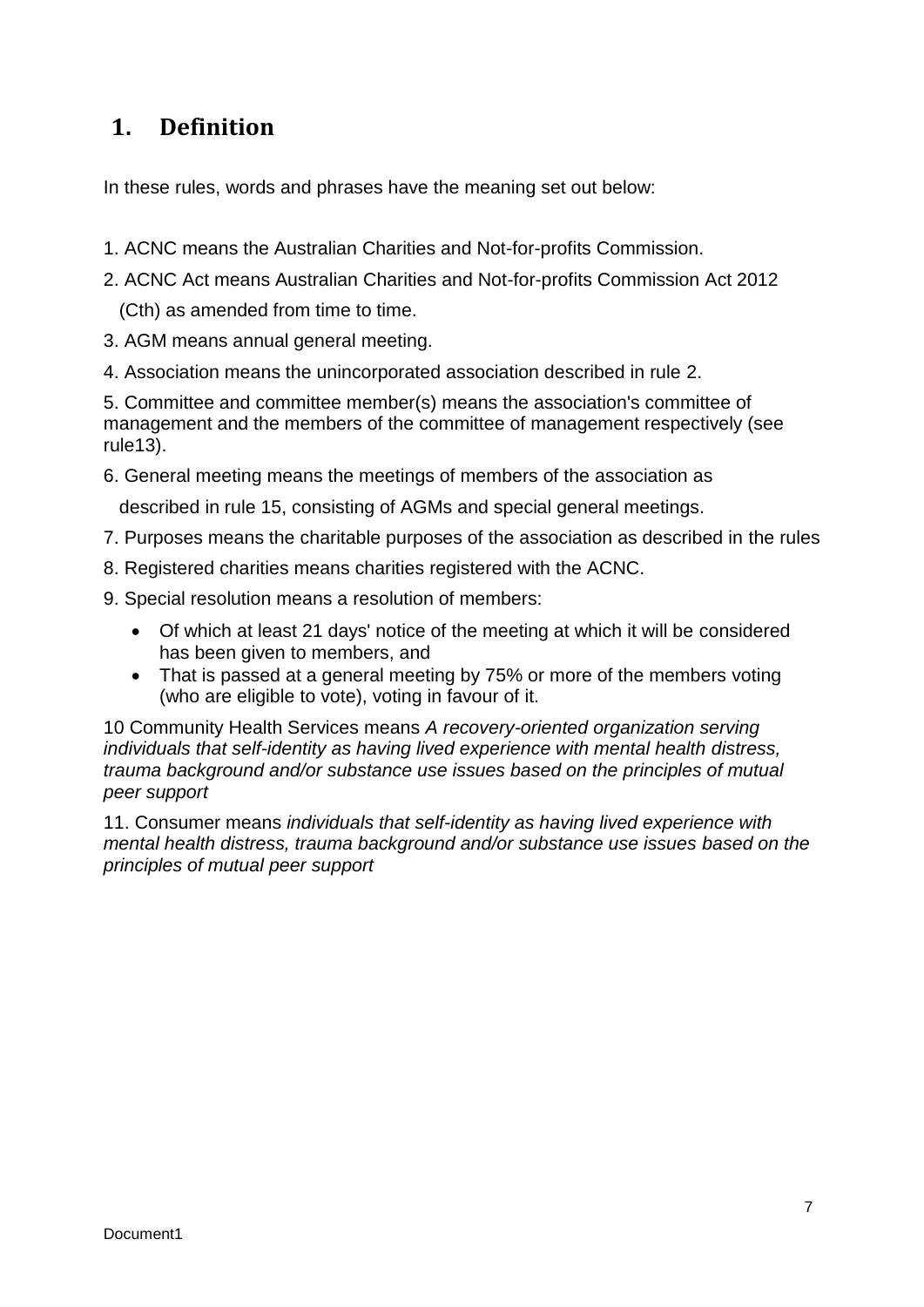# <span id="page-7-0"></span>**2. Preliminary**

.

The name of the association is SUPER CRO.

The association is unincorporated.

The association is established to be, and continue as, a charity.

These rules are intended to be binding on members of the association and enforceable by courts in Australia.

# <span id="page-7-1"></span>**3. Alteration of Rules**

- 1. Subject to rule 3.2 below, these rules may be changed, added to, or replaced by special resolution of the association's members at a general meeting. This includes a change to the association's name.
- 2. The members must not pass a special resolution that amends these rules if passing it causes the association to no longer be a charity.
- 3. The association may do all things that help it to achieve these purposes, in accordance with these rules.
- 4. The association and its committee may only do things and use the income and assets of the association (including those held on trust for the association or its purposes as stated in these rules).
- 5. The association must operate consistently with legal requirements for registered charities.
- 6. The association must not distribute any income or assets, directly or indirectly, to its members.

1. Rule 3.6 does not stop the association from doing the following things, provided they are done in good faith (fairly and honestly):

2. paying a member for goods or services they have provided or expenses they

 have properly incurred at fair and reasonable rates or rates more favourable to the association, or

3. making a payment or providing a benefit to a member in carrying out the association's charitable purpose(s).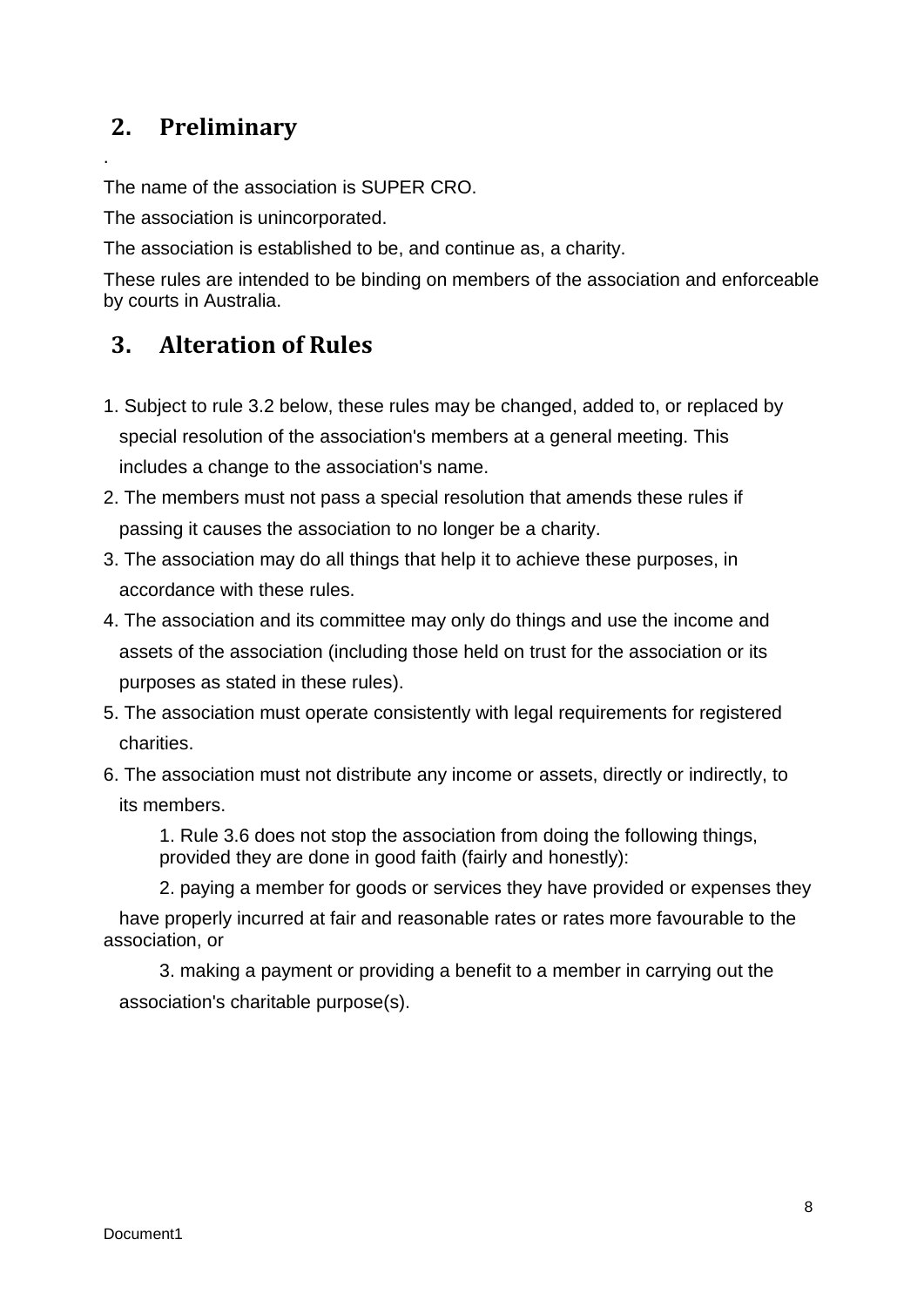# <span id="page-8-0"></span>**4. Charitable purposes and not-for-profit status**

1. The association (Super CRO) is established to be a charity and will pursue the following charitable purposes in respect of the distress of mental illness or trauma:

### <span id="page-8-1"></span>*Advancing Health*

2. Advancing the health of individuals with lived experience of mental distress or

trauma (consumers) by undertaking any of the following activities:

2.1. providing community health services focused on the treatment of and recovery from mental distress or trauma;

2.2. facilitating access to the services in 2.1) above;

2.3. providing patient transport services to and from community health centres where necessary;

2.4. providing training for medical professionals regarding the most recent developments in best practice for consumers

#### <span id="page-8-2"></span>*Advancing Education*

3. Creating an online library for consumers and their carers, family and friends at www.recovery-box.com; and other social media the committee chooses to use

4. Creating a public museum which is focused on the development and history of Consumer Run Organisations.

#### <span id="page-8-3"></span>*Advocating*

5. Supporting or opposing a change to any law, policy or practice in the Commonwealth, a state, a territory or another country which impacts on consumers, in particular, opposing Section 195 of the NSW Mental Health Act (2007), namely, The provisions of sections 3, 68 and 105 are intended to give guidance in the administration of this Act and do not create, or confer on any person, any right or entitlement enforceable at law.

#### <span id="page-8-4"></span>*Other*

6. Other similar purposes beneficial to consumers and/or the general public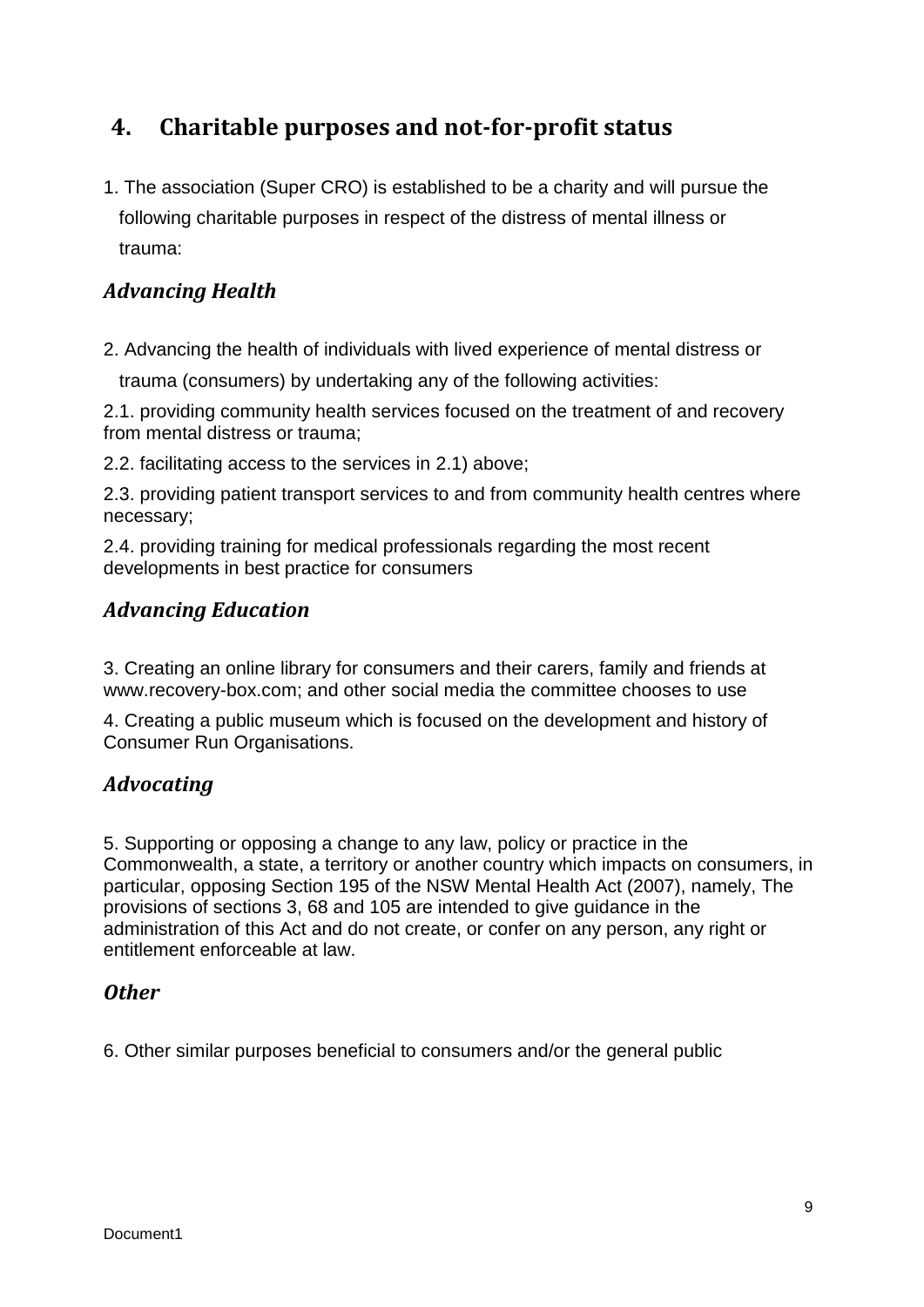# <span id="page-9-0"></span>**5. Indemnity**

1. To the extent possible under law, members (including committee members) are entitled to be indemnified out of the assets held for the association for any debts or liabilities incurred personally by a member when acting on behalf of the association, so long as the member was:

- authorised by the association to take that action, and
- acting in good faith (fairly and honestly) and in the best interests of the association.

This indemnity is a continuing obligation and is enforceable by a person even if that person is no longer a member of the association. This indemnity only applies to the extent that the person is not otherwise entitled to be indemnified and is not actually indemnified by another person (including an insurer under an insurance policy).

To the extent permitted by law, and if the committee considers it appropriate, the association may pay or agree to pay a premium for a contract insuring a person who is or has been a member of the association (including a committee member) against any liability incurred by that person as a member of the association (including as a committee member).

## <span id="page-9-1"></span>**6. Funds and assets**

- 1. The committee must establish policies about the holding and management of funds and assets on behalf of the association or its purposes, and that set out who oversees these funds and assets and who can make decisions about them.
- 2. The association must satisfy any obligations that apply to the use of assets over which a trust exists.
- 3. The association can receive funding from:
	- joining and annual membership fees
	- donations
	- grants
	- fundraising
	- interest, and
	- any other lawful sources approved by the committee that are consistent with furthering the association's purposes.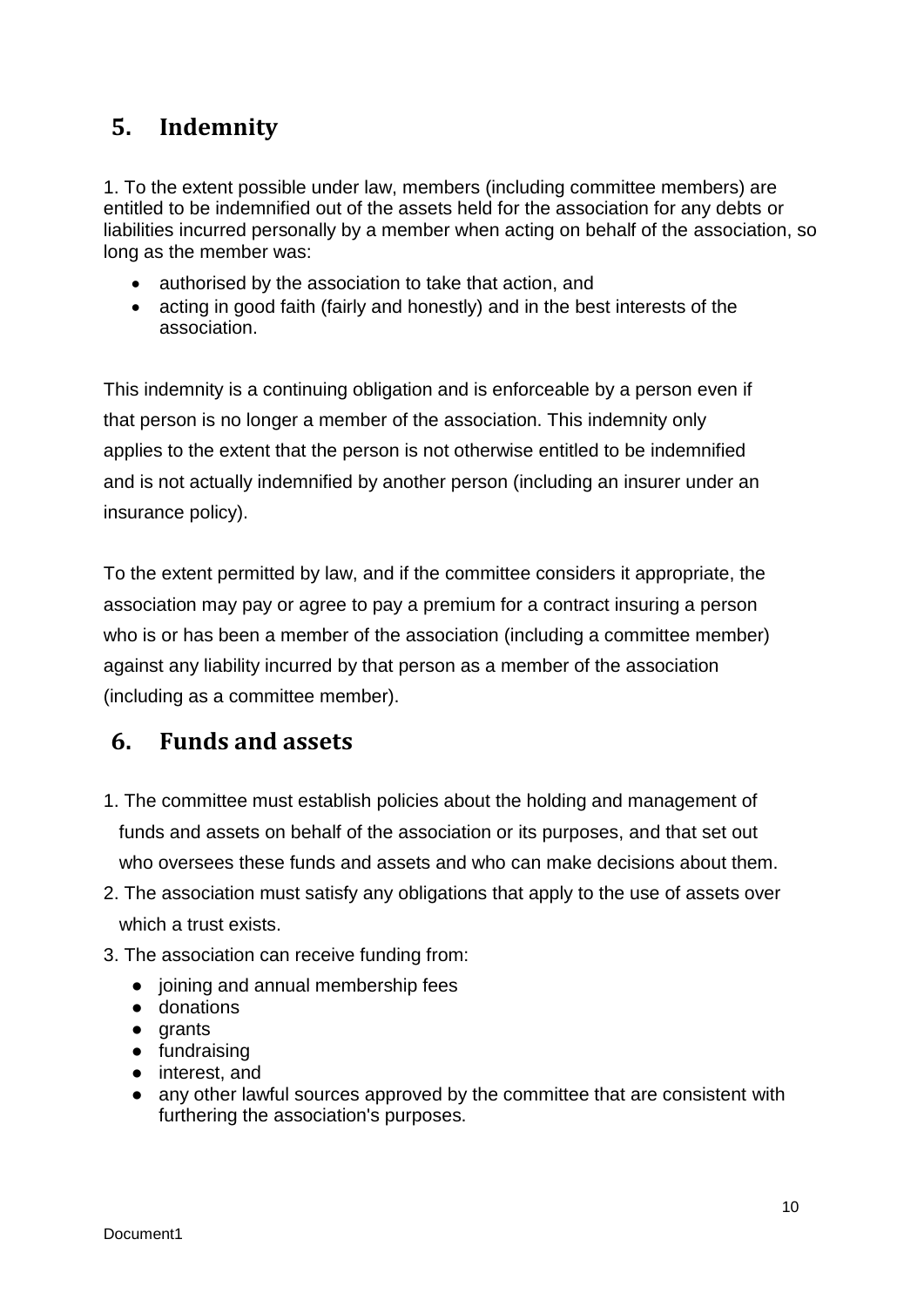# <span id="page-10-0"></span>**7. Financial year**

1. The financial year of the association is from 1 July to 30 June, unless the committee passes a resolution to change the financial year.

# <span id="page-10-1"></span>**8. Record-keeping**

- 1. The association must make and keep written financial records that:
	- correctly record and explain the association's transactions and financial position and performance, and
		- enable true and fair financial statements to be prepared and to be audited.
- 2. The association must also keep written records that correctly record its operations, and be able to produce these records if required by law.
- 3. The association must retain its records for at least seven years, or as otherwise required by the ACNC Act or any other laws that may apply (for example, taxation law).
- 4. The committee members must take reasonable steps to ensure that the association's records are kept safe.

## <span id="page-10-2"></span>**9. Contracts**

- 1. As an unincorporated association, the association cannot enter into contracts in its own name but only in the collective names of three or more individuals appointed by the committee.
- 2. The individuals who enter into the contract under the previous rule may elect to re-execute a contract if one or more of the individuals is no longer a member of the association, in which case the committee shall appoint one or more individuals in their place.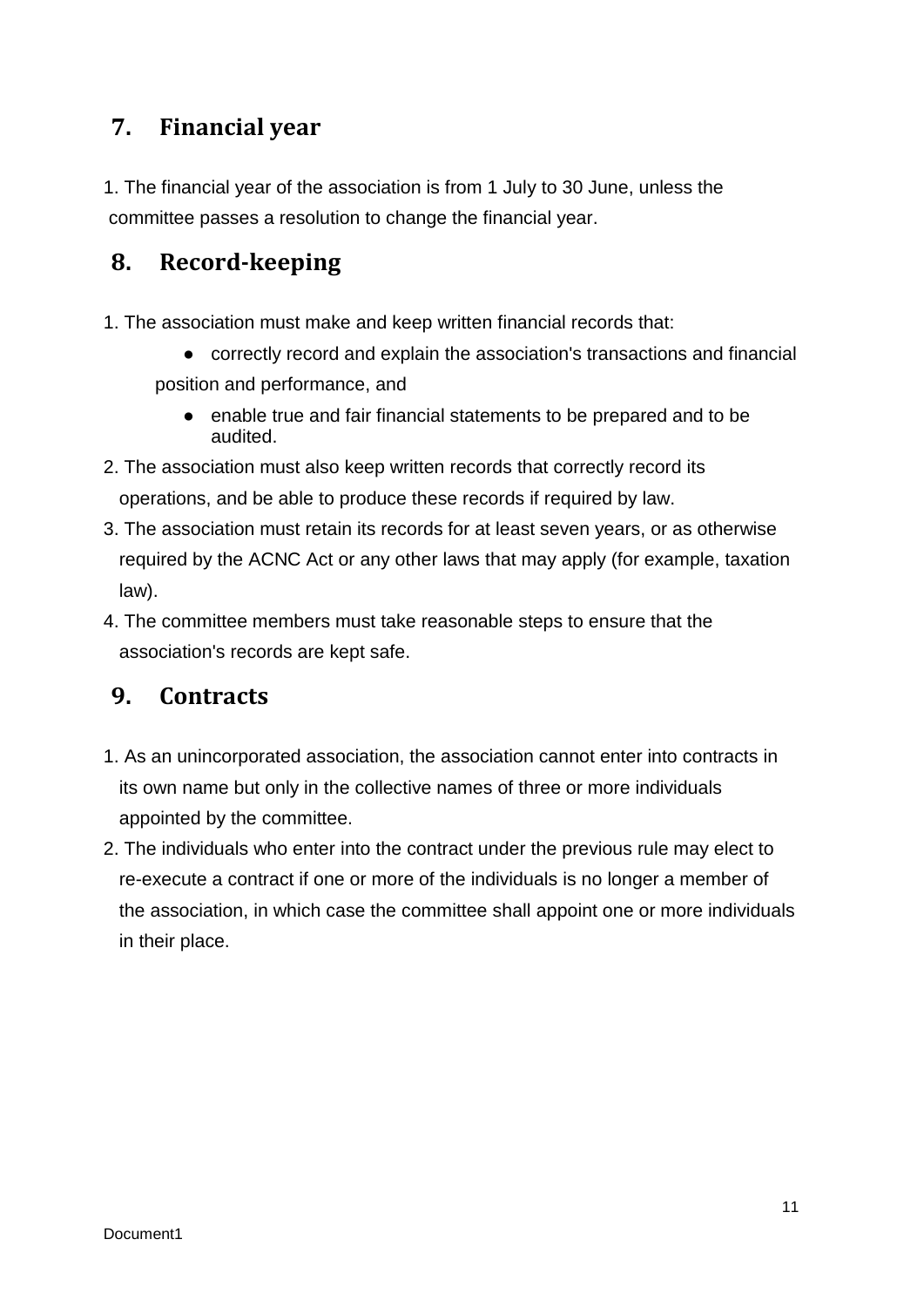# <span id="page-11-0"></span>**10. Membership**

- 1. Membership is open to anyone who supports the purposes and agrees to be bound by these rules any such person can apply to join the association either as a Active Member, Associate Member or Friend of the SUPER CRO. Active Membership = free, Associate Membership =  $$20.00$ , Friends of the SUPER  $CRO = $50.00$ 
	- An Active Member is a person with lived experience of mental distress or trauma background who is actively involved in the day to day activities of SUPER CRO.
	- An Associate Member is a person with lived experience of mental distress or trauma background who does not want to be actively involved in running the SUPER CRO. Associate members are eligible to become active members by notifying and receiving confirmation from the Secretary of SUPER CRO
	- A Friend is anybody who supports the purpose of the SUPER CRO, however they cannot vote or move a motion at meetings of the SUPER CRO.

2. The committee decides the process for receiving and approving or rejecting membership applications.

3. After the committee has approved or rejected a membership application, the

committee must write to the applicant within 30 days to tell them whether their

 application was approved or rejected. If an application is rejected, the association does not have to give reasons.

- 4. The committee can propose to set or change joining fees and membership fees for members. Joining and membership fee proposals must be approved by a majority of members voting at a general meeting.
- 5. Members must pay any membership fee and any unpaid joining fee within one month of being asked. If a member does not pay in time, their membership may be suspended by the committee. If the member does not pay all amounts owing within six months of their membership being suspended, their membership may be cancelled by the committee.
- 6. When membership is suspended, a member cannot exercise their members' rights such as voting at a general meeting.
- 7. A person immediately stops being a member if:
	- their membership is cancelled under these rules
	- they resign by writing to the committee; or
	- they die.

8. If a member resigns, the association is not required to refund any joining and membership fees already paid.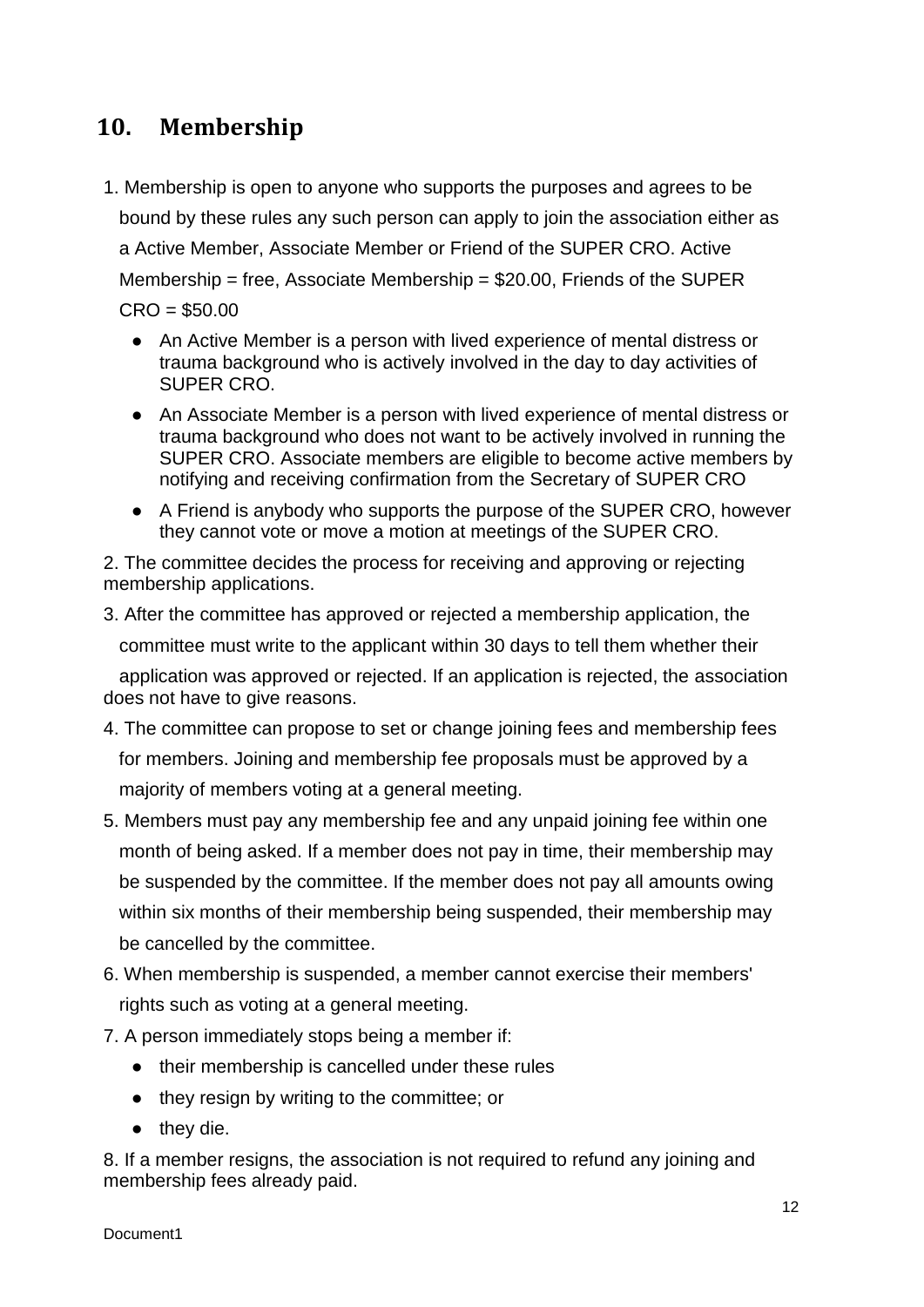## <span id="page-12-0"></span>**11. Registry of Members**

- 1. The association must maintain a register of members.
- 2. Members' names and contact details (an email address is sufficient instead of other contact details, if the committee approve this) must be entered in the register of members when membership is approved. A person becomes a member when their name is entered on the register.
- 3. The committee must record the date that a person stops being a member of the association in the register of members as soon as possible after the person stops being a member.
- 4. If a member requests that access to their details on the register of members be restricted, the committee may decide whether access will be restricted and will notify the member of its decision.

## <span id="page-12-1"></span>**12. Members' access to documents**

- 1. A member may make reasonable requests to inspect (at a reasonable time) the:
	- rules of the association
	- general meeting minutes, and
	- register of members.

A member may make reasonable requests for copies of the documents requested under rule 14.1. The association can charge a reasonable fee for providing copies. Members may only use information that is accessed in accordance with rule 14.1 for lawful and proper purposes related to the association. Subject to rule 14.1, the association must provide access to documents or copies requested under rules 14.1 within a reasonable time.

The association can refuse to provide access or copies, or provide only limited access, if the documents contain confidential, personal, employment, commercial or legal matters, or if granting the request would breach a law or could cause damage or harm to the association, or if the request is otherwise unreasonable. Members cannot inspect or get copies of committee meeting minutes or parts of the minutes, unless the committee specifically allows it.

### <span id="page-12-2"></span>**13. The committee**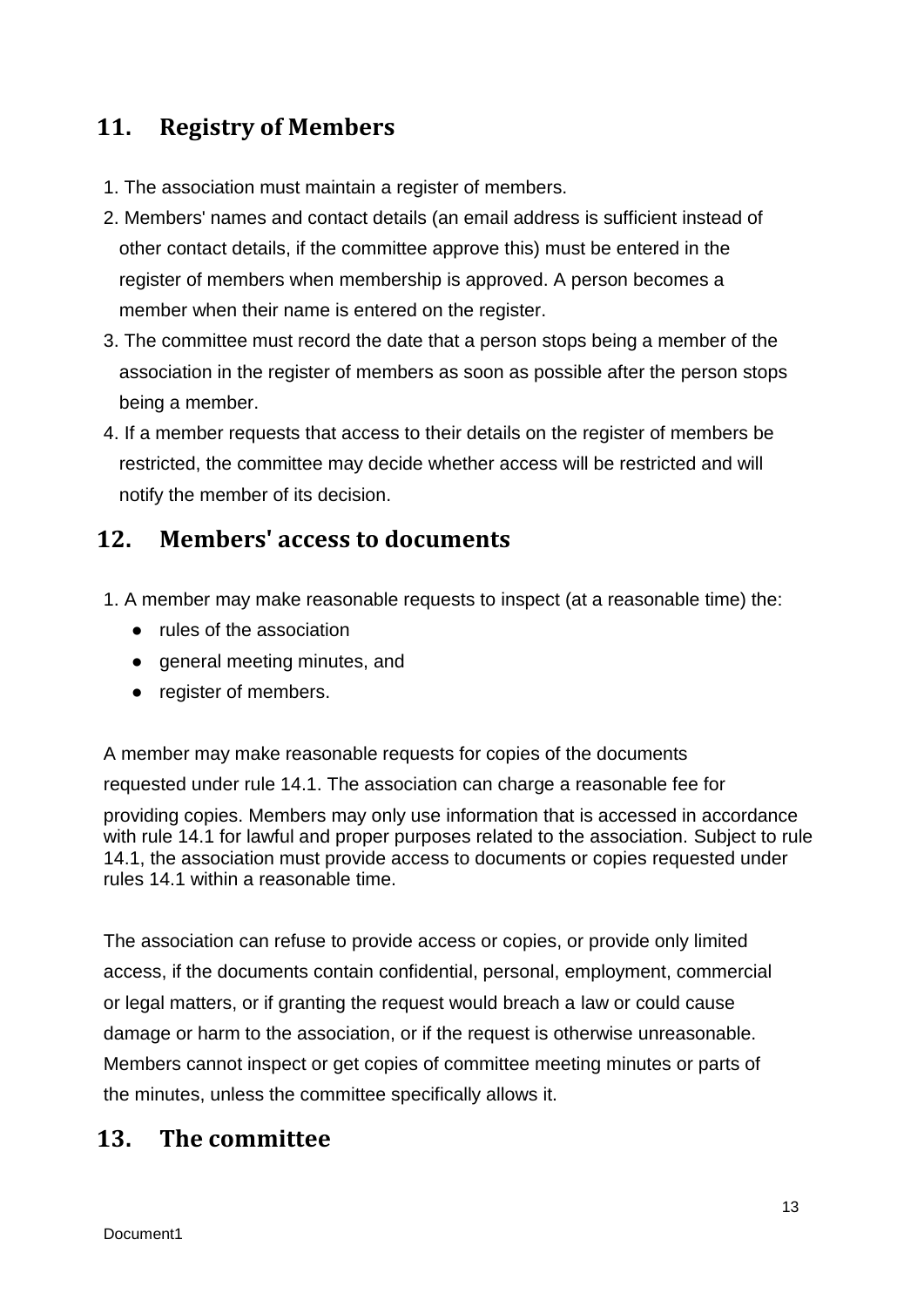- 1. The association is governed by the committee that is made up of committee members. The role of the committee is to ensure that the association is responsibly managed and pursues its purposes.
- 2. The committee can exercise all powers and functions of the association (consistently with these rules, relevant Australian laws and requirements for registered charities), except for powers and functions that the members are required to exercise at a general meeting (under these rules, relevant Australian laws or requirements for registered charities).
- 3. The committee can delegate any of its powers and functions to a committee member, a sub-committee, a staff member or a member, other than the power of delegation or a duty that applies to the committee or particular committee member under Australian laws.
- 4. Committee members are elected by a ballot of members of the association at a general meeting.
- 5. The committee is made up of a minimum of four committee members.
	- Chairperson
	- Vice Chairperson
	- Secretary
	- Treasurer
- 6. At the first committee meeting after each AGM, the committee must appoint a committee member as Chairperson (Chair).
- 7. The committee may appoint and remove committee members to and from any positions (such as Chairperson, Deputy Chairperson, Treasurer and Secretary) and decide their responsibilities in those roles.
- 8. Each committee member finishes their time on the committee at the end of the next AGM after they were appointed, but they can be elected again.
- 9. A member can nominate to be on the committee by writing to the committee or at a general meeting where an election for the committee is held. Another member must support their nomination.
- 10. To be eligible to be a committee member, a person:
	- 10.1. must not be ineligible to be a responsible person under the ACNC Act
	- 10.2. must be a member under rule 13.2
	- 10.3. must give the association their signed consent to act as a committee member of the association, and
	- 10.4. must be a member of the association at the time of their nomination,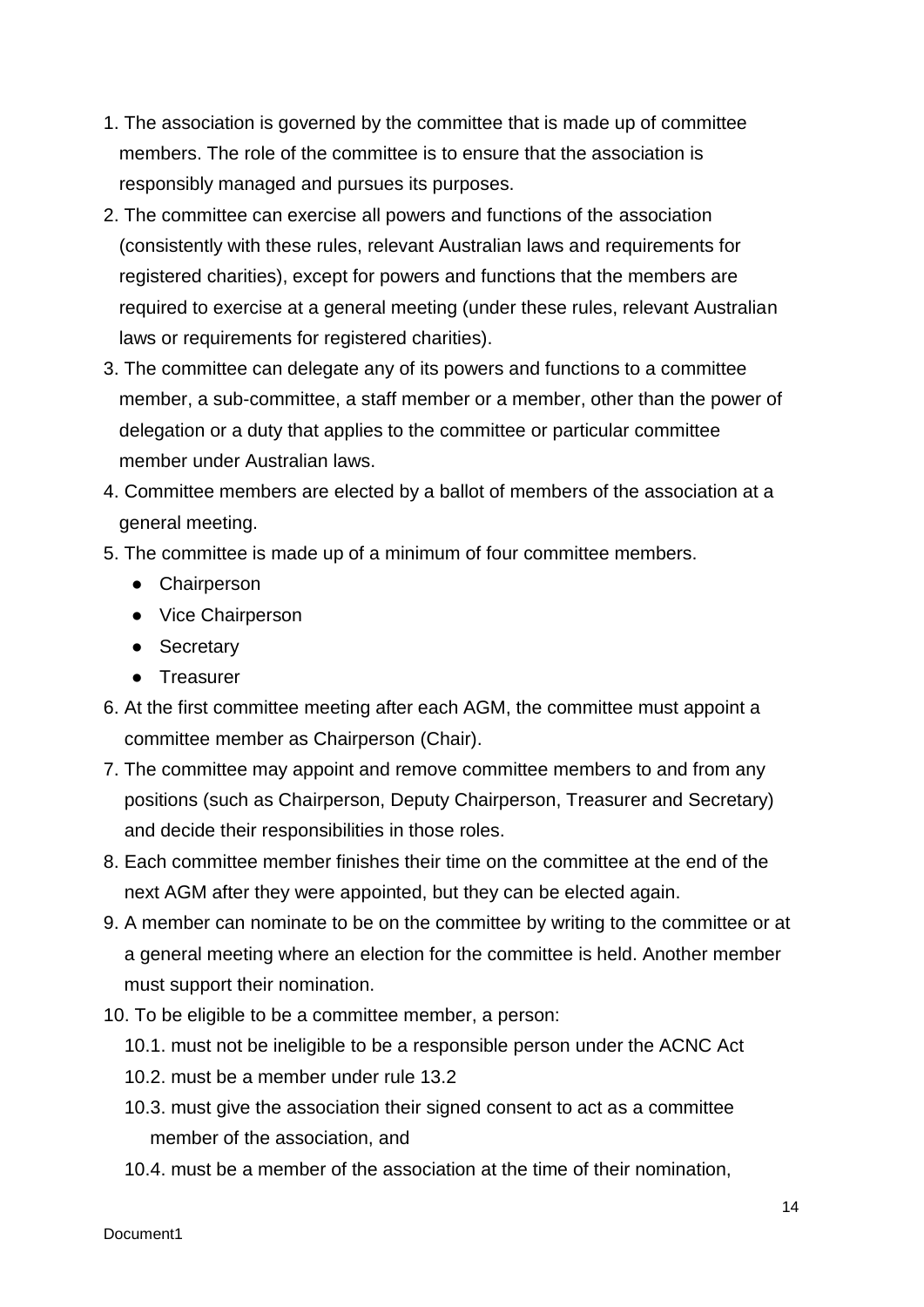appointment, and for the duration of their time on the committee.

- 11. If the number of eligible applicants nominated to be committee members is equal to the number of committee members required, the chair may declare the positions filled without holding a ballot.
- 12. A committee member stops being on the committee if they:
	- resign, by writing to the committee
	- stop being a member of the association
	- are removed by a resolution of members of the association
	- are absent without the consent of the committee from all meetings of the committee held during a period of six months
	- become ineligible to be a responsible entity (committee member) under the ACNC Act, or die.
- 13. If a committee member stops being on the committee before the next AGM, the committee can temporarily appoint a member of the association to fill the vacancy on the committee until the next AGM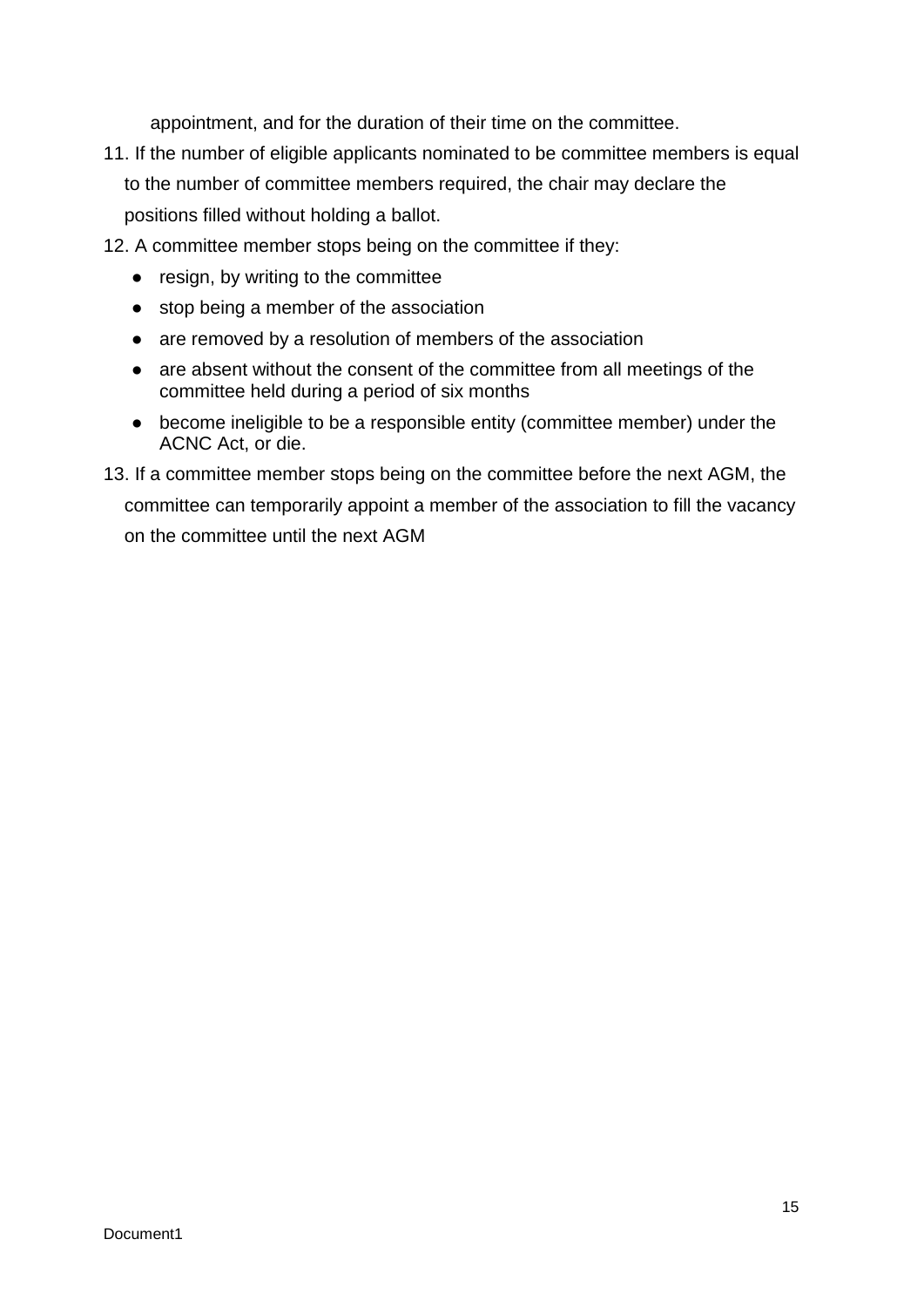## <span id="page-15-0"></span>**14. Duties of the committee**

1. Among its other responsibilities, the committee is responsible for making sure

that:

- accurate minutes of general meetings and committee meetings are made and kept
- other records are kept in accordance with rules 14.1, and
- documents of the association are made available to members in accordance with rules 14.1

Committee members must:

- comply with their legal duties under Australian laws and ensure that the association complies with its duties under Australian laws, and
- meet the requirements for responsible entities (committee members) of registered charities and comply with the duties described in governance standard 5 of the regulations made under the ACNC Act which are:
	- o to exercise their powers and discharge their duties with the degree of care and diligence that a reasonable individual would exercise if they were a committee member of the association
	- $\circ$  to act in good faith (fairly and honestly) in the best interests of the association and to further the charitable purpose(s) of the association set out in rule 4,
	- $\circ$  not to misuse their position as a committee member
	- o not to misuse information they gain in their role as a committee member
	- o to disclose any perceived or actual material conflicts of interest
	- o to ensure that the financial affairs of the association are managed responsibly, and
	- o not to allow the association to operate while it is insolvent.

3. For clarity, rule 16.1 is intended to require compliance with the ACNC governance standards as amended or modified from time to time.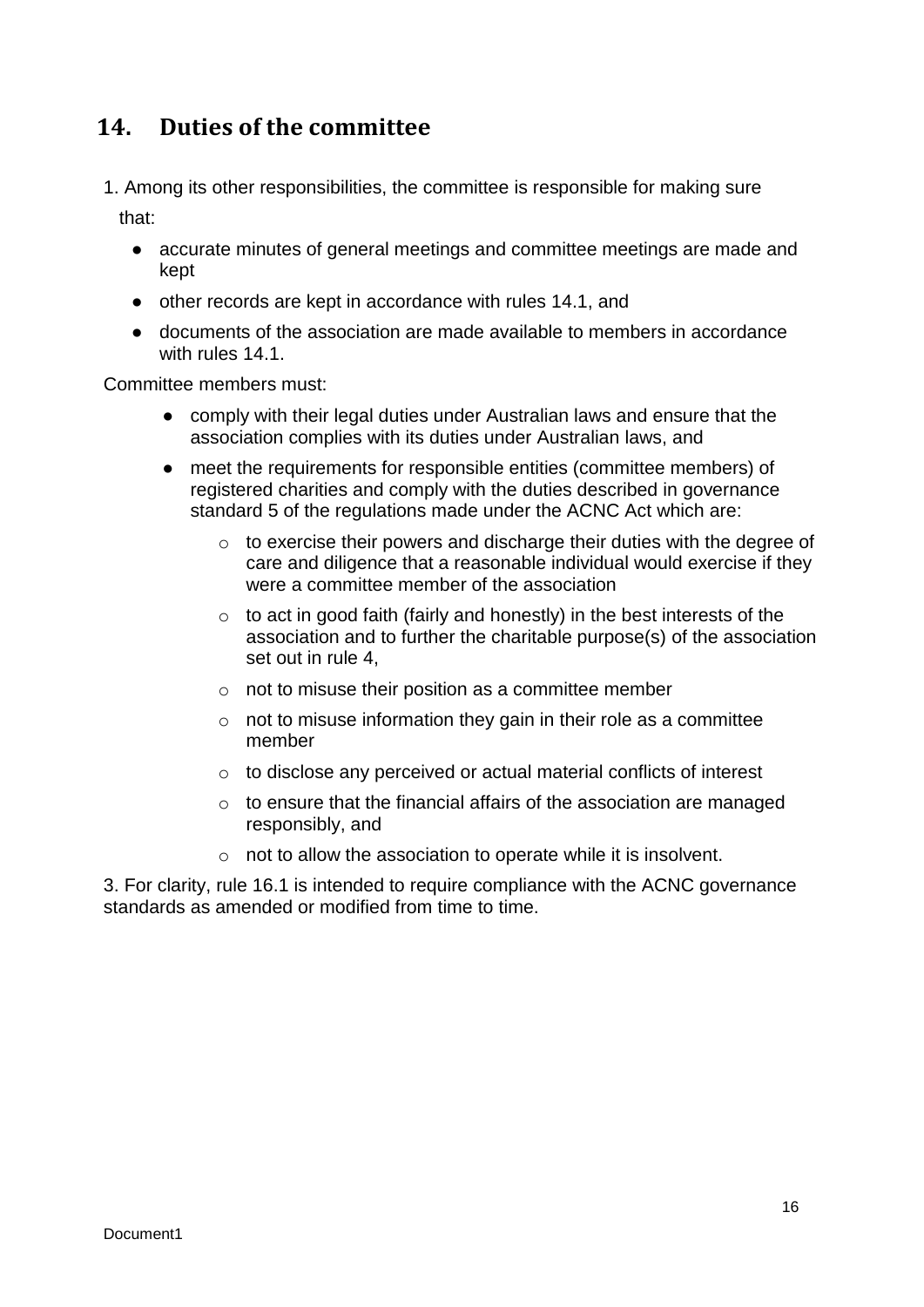## <span id="page-16-0"></span>**15. Committee meetings**

- 1. A committee member can call a meeting by giving seven days' notice of a meeting to committee members unless the meeting is an urgent meeting (in which case reasonable notice must be given).
- 2. The committee can decide how often it meets, and the way in which it meets, including by allowing committee members to attend through technology, so long as it allows everyone to communicate.
- 3. The Chair will chair committee meetings. If the Chair does not attend, the committee members can choose who will chair that meeting.
- 4. A resolution is passed if more than half of the committee members voting at the committee meeting vote in favour of the resolution.
- 5. A majority (more than half) of committee members must be present (either in person or through the use of technology) for the meeting to be validly held (this is the quorum for committee meetings).
- 6. The committee can allow circular resolutions. To pass a circular resolution, each committee member must agree to it in writing, including by email or other electronic communication, and it is passed once the last committee member has agreed to it.
- 7. If there are an even number of committee members considering a resolution and the voting for and against the resolution is tied, the Chair may exercise an additional vote.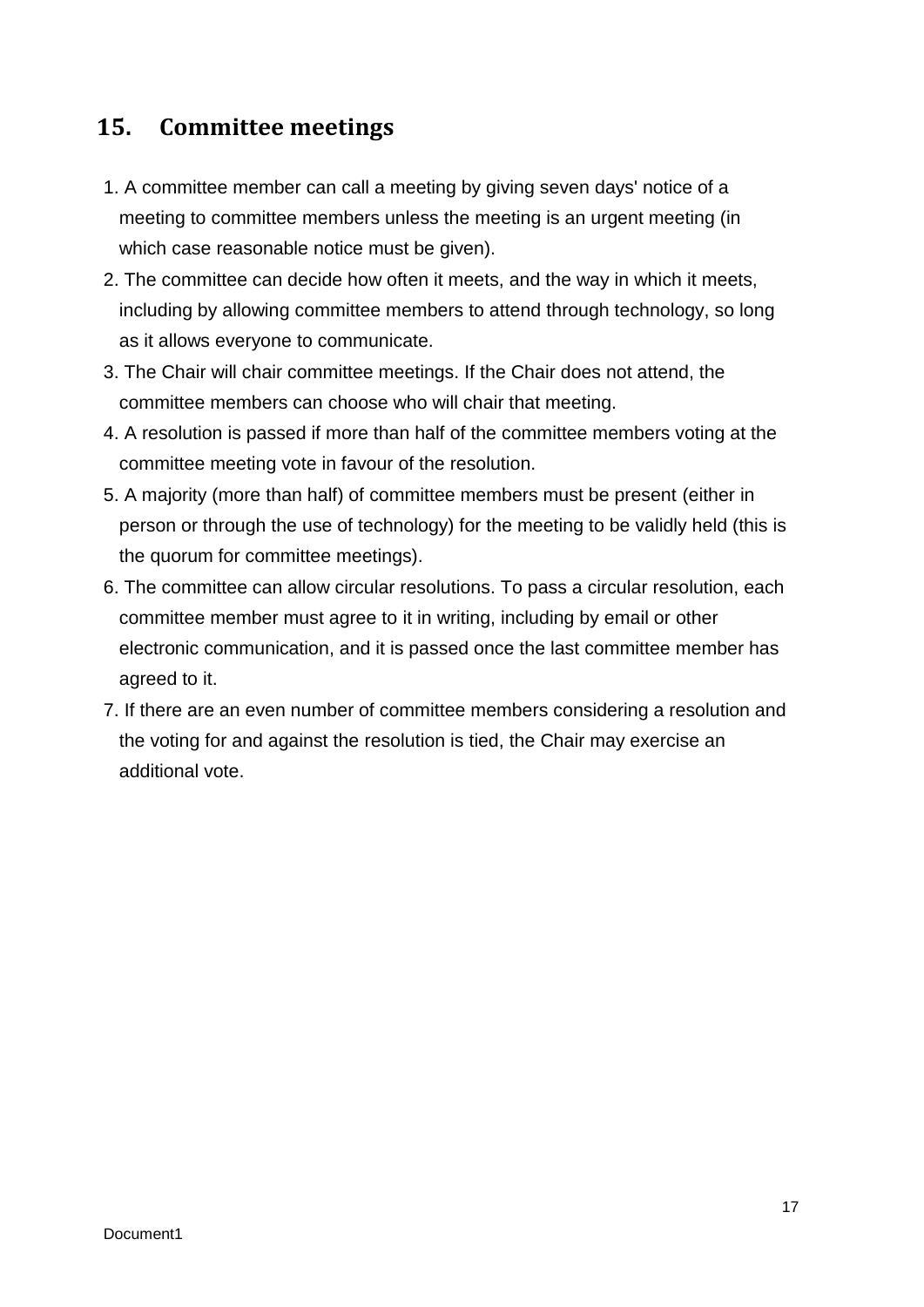### <span id="page-17-0"></span>**16. General meetings of members**

- 1. General meetings of members can be called by the committee. The committee must call a general meeting if requested by a group of members making up at least 10% of members who are entitled to vote at general meetings. The members must state in the request any resolution to be proposed at the meeting.
- 2. If the committee does not call and hold a meeting where requested to do so under rule 1 within two months of the request, 50% or more of the members who made the request may call and arrange to hold a general meeting. The meeting must be held within three months from the time the request was made and as far as possible, should follow the procedures for calling general meetings set out in these rules. The members are entitled to claim any reasonable expenses that they incur in calling the meeting from the assets of the association.
- 3. At least 10% of the members that are entitled to vote at the meeting must be present at a general meeting (either in person or through technology that allows for clear and simultaneous (interactive) communication of all meeting participants), for the meeting to be held (this is the quorum for general meetings).
- 4. Written notice of general meetings must be provided to all members (and the association's auditor or reviewer, if one is appointed) at least 21 days before the meeting. Notice to members must be sent to the members' contact addresses listed on the register of members.
- 5. Any notice of general meetings must include the meeting details (including whether the meeting is to be held in two or more places and the technology that will be used to facilitate this), proposed issues to be discussed and resolutions to be moved at that meeting.
- 6. The association must hold its first AGM within 18 months of being formed. After that the association must hold an AGM at least once in every calendar year, at which it provides reports to members about the financial position and activities of the association.
- 7. The ordinary business of the AGM is to confirm the minutes of the previous AGM, receive reports and statements on the previous financial year, and elect committee members. The notice of the AGM must include any special business or resolutions to be considered.
- 8. A group of at least 10% of members who are eligible to vote at a general meeting can propose resolutions to be voted on at a general meeting by writing to the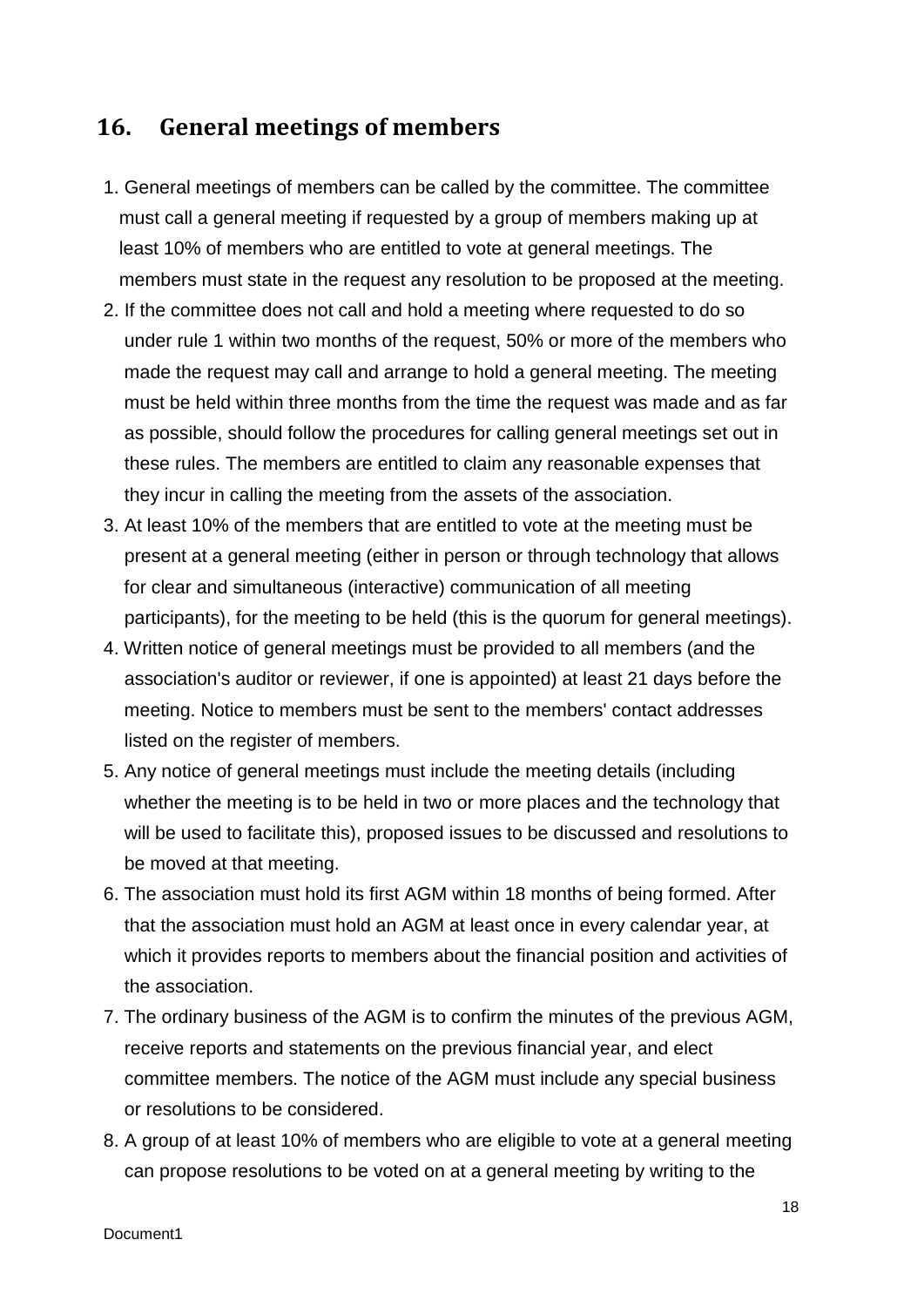committee advising them of the proposed resolutions, so long as requirements to notify members of the resolutions prior to the general meeting can be met, which will depend on the type of resolution proposed.

- 9. Any resolution proposed under rule 18.8 must be considered at the next general meeting held no more than two months after the date the committee is notified of the request to present a resolution to members. This rule does not limit any other right that a member has to propose a resolution at a general meeting.
- 10. The Chair (see rule 15.6 and 15.7) will chair general meetings. If the Chair does not attend, the members at the meeting can choose another committee member to be the Chair for that meeting. The Chair is responsible for the conduct of the general meeting, and for this purpose must give members a reasonable opportunity to make comments and ask questions (including to the auditor or reviewer (if any)).
- 11. Each member has one vote.
- 12. A resolution (other than a special resolution) is passed if more than half of the members present at a general meeting vote in favour of the resolution.
- 13. Votes may be held by a show of hands or written ballot, or another method that the Chair decides is fair and reasonable in the circumstances. If a vote is held initially by show of hands, any member can request a vote be held again by written ballot. If a vote of the members is tied, the Chair of the meeting does not have an additional, deciding vote and shall declare that the motion has failed.
- 14. The Chair can adjourn the meeting if there are not enough members at the meeting (a quorum - see rule 18.3) within 30 minutes of the meeting start time, or if there is not enough time at a meeting to consider all business. A new notice must be sent to members for the adjourned meeting (but does not have to comply with time for notice requirements, unless the adjourned meeting is more than 21 days after the original meeting date). Only unfinished business may be dealt with at a resumed meeting. The Chair must adjourn the meeting if a majority of members entitled to vote at the meeting direct the Chair to do so.
- 15. On a show of hands, the Chair's decision is conclusive evidence of the result of the vote.
- 16. The Chair and the meeting minutes do not need to state the number or proportion of the votes in favour or against on a show of hands.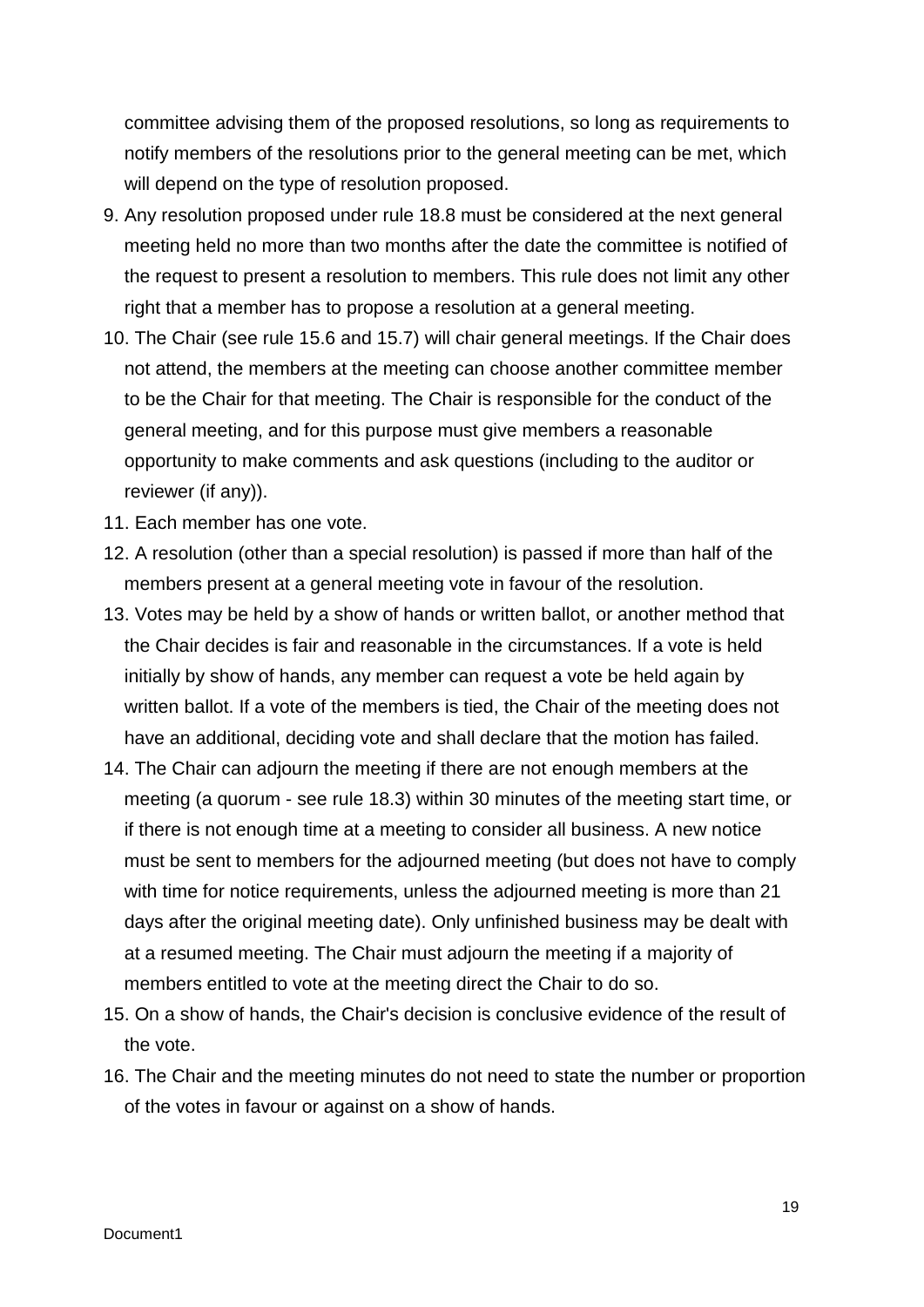## <span id="page-19-0"></span>**17. Dispute resolution process**

- If there is a dispute between a member or committee member and:
- one or more members
- 2. the parties involved must first attempt to resolve the dispute between themselves within a period of at least 14 days from the date the dispute is known to all parties involved.
- 3. If the dispute cannot be resolved between the people involved, the committee must be notified, and a dispute resolution process must be put in place by the committee. The committee may develop a policy regarding dispute resolution.
- 4. A dispute resolution process must allow each party a reasonable opportunity to be heard and/or submit arguments in writing, and should first attempt to resolve the dispute by the parties reaching agreement. If agreement cannot be reached, the committee may appoint an unbiased person to decide the outcome of the dispute. The unbiased person may be a member, non-member or professional mediator who is not connected with the dispute or the people involved in it.

### <span id="page-19-1"></span>**18. Discipline members**

- 1. The committee can take disciplinary action against a member of the association if it considers the member has breached these rules or if the member's behaviour is causing (or has caused) damage or harm to the association. The committee must follow a disciplinary process in accordance with rule 17.4. The committee may choose to adopt a more detailed discipline policy, dealing with issues such as rights to appeal.
- 2. Disciplinary action can include warning a member, or suspending or cancelling the member's membership. It cannot include a fine. Membership cannot be suspended for more than 12 months.
- 3. The committee must write to the member to tell them why they propose to take disciplinary action.
- 4. The committee must arrange a disciplinary procedure that meets these requirements:
- 5. the outcome must be determined by an unbiased decision-maker (who cannot be a committee member),
- 6. the member must have an opportunity to explain or defend themselves, and
- 7. the disciplinary procedure must be completed as soon as reasonably practical.

Document1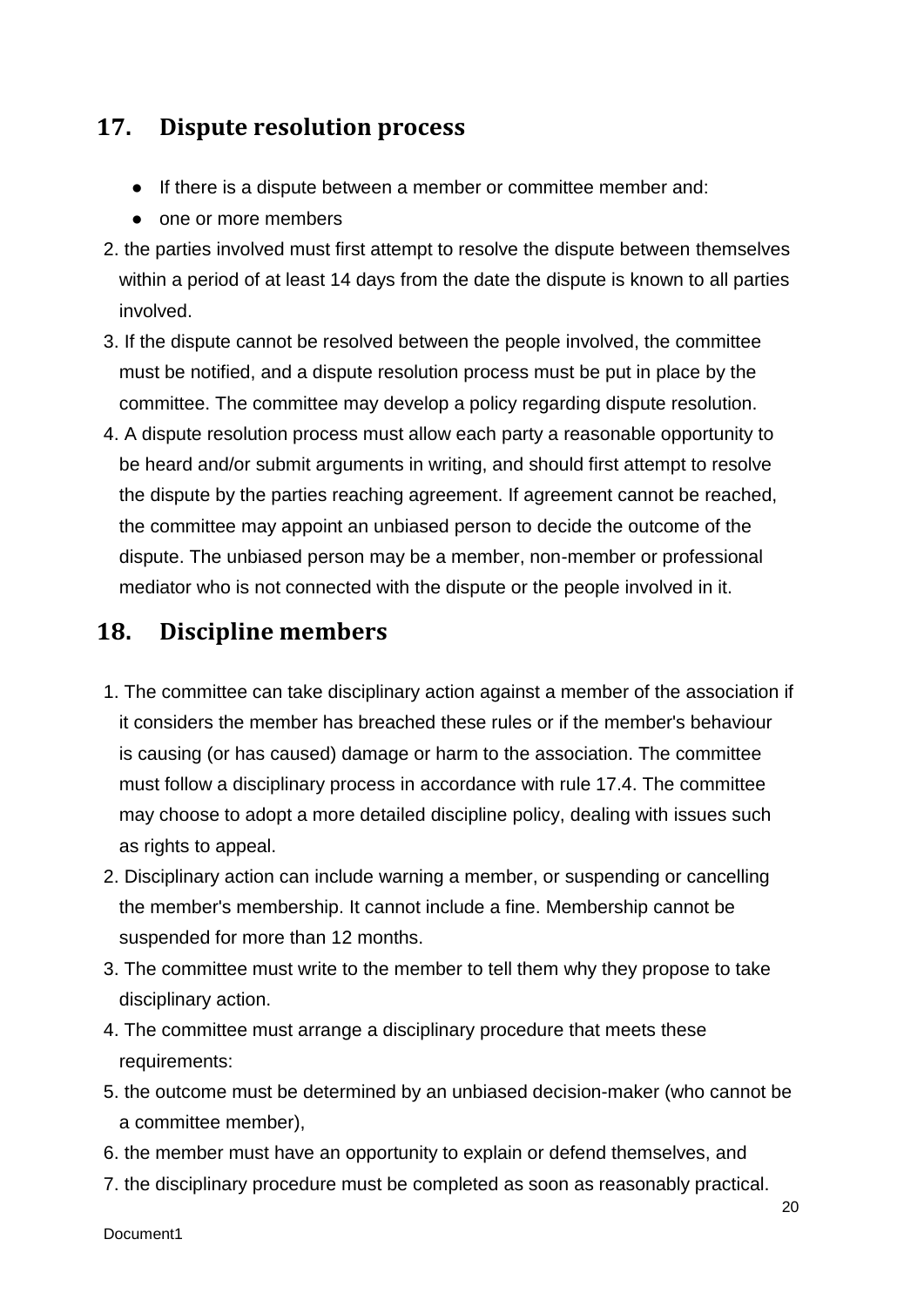- 8. The committee must notify the member of the outcome of the disciplinary procedure as soon as reasonably practical.
- 9. There will be no liability for any loss or injury suffered by a member as a result of any decision made in good faith (fairly and honestly) under rule 17.4.

# <span id="page-20-0"></span>**19. Winding up**

- 1. The association can be wound up by its members if the members pass a special resolution to wind up the association at a general meeting.
- 2. If the association is wound up, after it has paid all debts and other liabilities (including the costs of winding up), any remaining assets:

- subject to the requirements of Australian laws and any Australian court order, must be distributed to another organisation or other organisations, with similar purposes, which is/are charitable at law, and which is/are not carried on for the profit or personal gain of members.
- 3. In making distributions upon winding up, the association must satisfy any obligations that apply to assets over which a trust exists.

4 If the organisation is wound up or its endorsement as a deductible gift recipient is revoked (whichever occurs first), any surplus of the following assets shall be transferred to another organisation with similar objects, which is charitable at law, to which income tax deductible gifts can be made:

5. gifts of money or property for the principal purpose of the organisation contributions made in relation to an eligible fundraising event held for the principal purpose of the organisation money received because of such gifts and contributions.

<sup>•</sup> must not be distributed to the members or former members of the association, and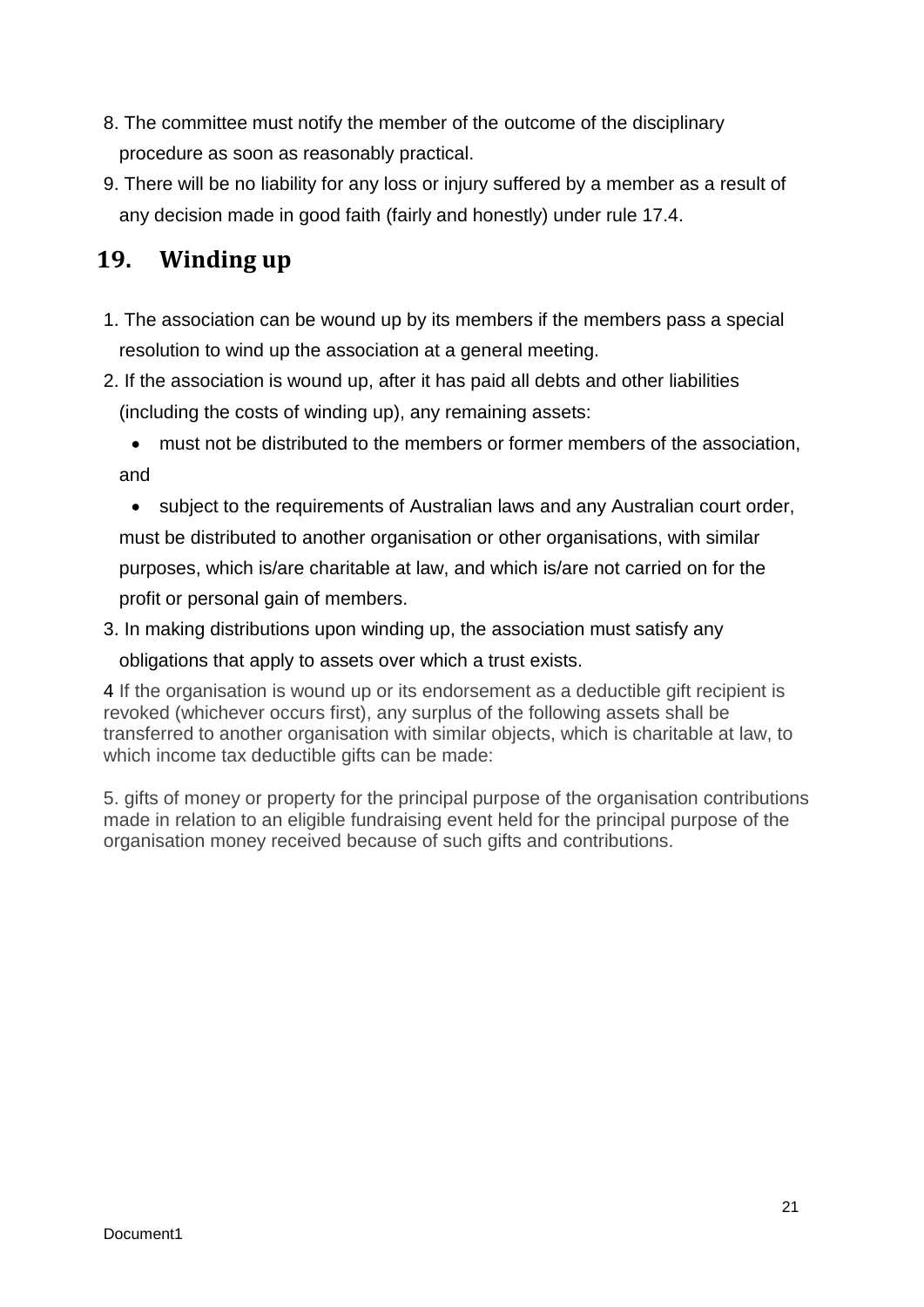# <span id="page-21-0"></span>**Template rules for a charitable association**

#### This section will be removed before it goes to ACNC

These template rules have been developed by the Australian Charities and Not-forprofits Commission (ACNC) with Justice Connect Not-for-profit Law and in close consultation with the ATO, state and territory government agencies and a number of professional advisors.

These template rules must be read in conjunction with our guidance regarding unincorporated associations.

#### **Who can use these rules?**

These template rules are intended to be used as a starting point for an unincorporated association that is seeking to be registered as a charity with the ACNC and therefore be eligible to apply for charity tax concessions and other benefits. In this document we use the word "association" to refer to unincorporated associations only, not incorporated associations.

The template rules are not intended for associations seeking to incorporate under state or territory laws, as each state and territory has its own rules and requirements (particularly for charitable purposes and fundraising).

If you intend incorporating, we recommend you consider the model rules for your state or territory and the ACNC's template constitution for a charitable purpose company limited by guarantee. Read more about template governing documents at www.acnc.gov.au/templates.

### <span id="page-21-1"></span>*Who these rules may be suitable for*

These template rules may be useful for a small, member-based organisation which is governed by a committee, chiefly does it work through volunteers, has minimal assets and does work which has minimal risk. The rules are not suitable for organisations with corporate members (eg. members that are companies).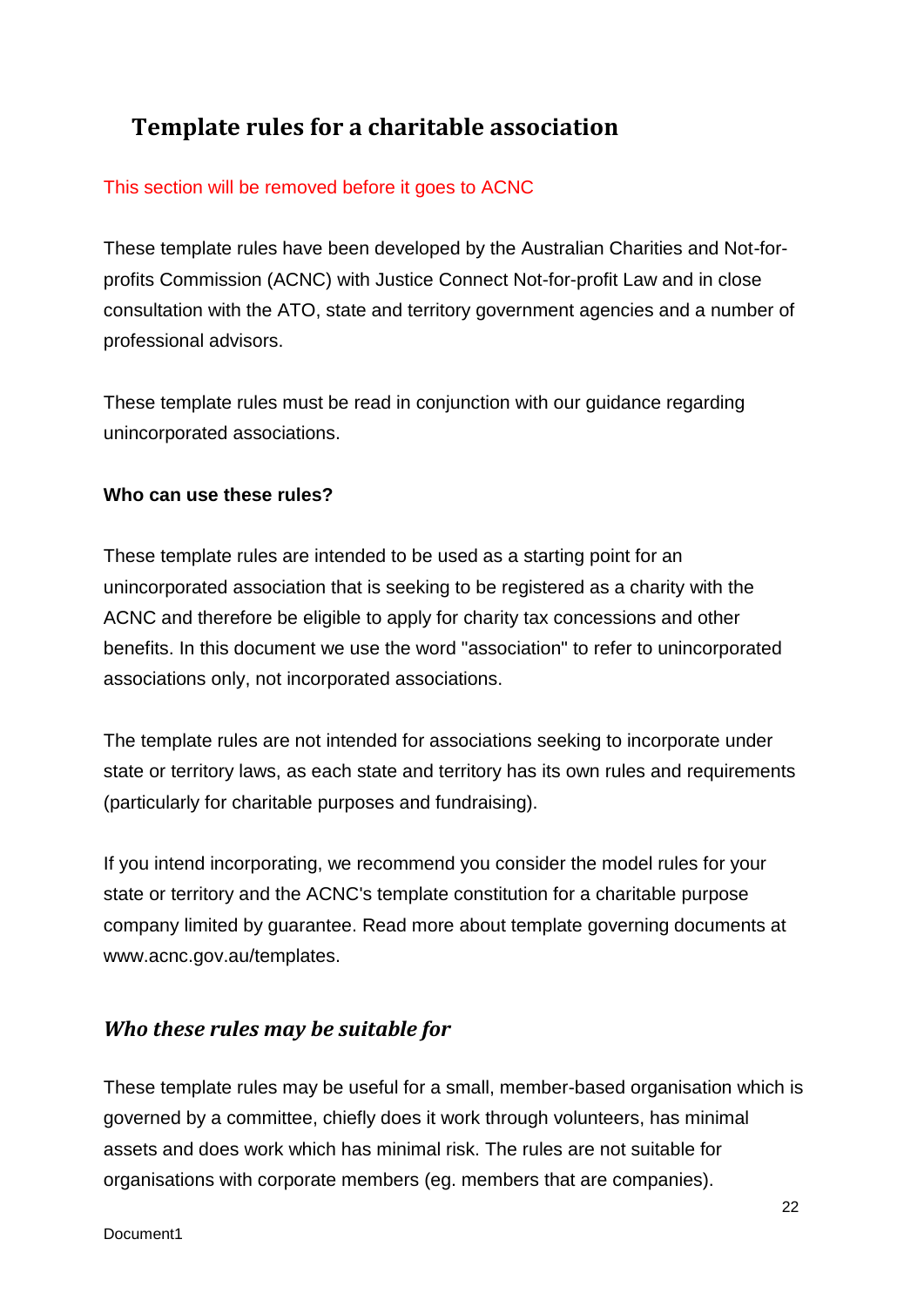#### **How to use these rules**

Legally, an unincorporated association is not required to have any governing rules. However, many do, because they are helpful practically, and will greatly assist the association to meet ACNC registration requirements. The SUPER CRO working group have gone through and localised the rules for the SUPER CRO.

Once adopted, these template rules become the association's governing document, establishing a governance structure and some processes for decision-making and member involvement. Clauses that will assist the organisation to meet ACNC registration requirements are marked with an asterisk. Additional clauses may be also be added, such as to allow for proxies or postal ballots.

The rules should include the most important rules which govern the association. Other matters can be covered in policies or by-laws.

#### <span id="page-22-0"></span>*Important Information*

These template rules are for general information purposes only. Charities should use these rules as a guide only, and adopt rules that are suitable for their own needs and circumstances.

Seek professional advice if you need help understanding these rules or to decide whether these rules (and this legal structure) are right for your charity. The ACNC's general disclaimer, which is set out on the ACNC's website, applies to these template rules. These rules reflect the law as at 3 March 2016.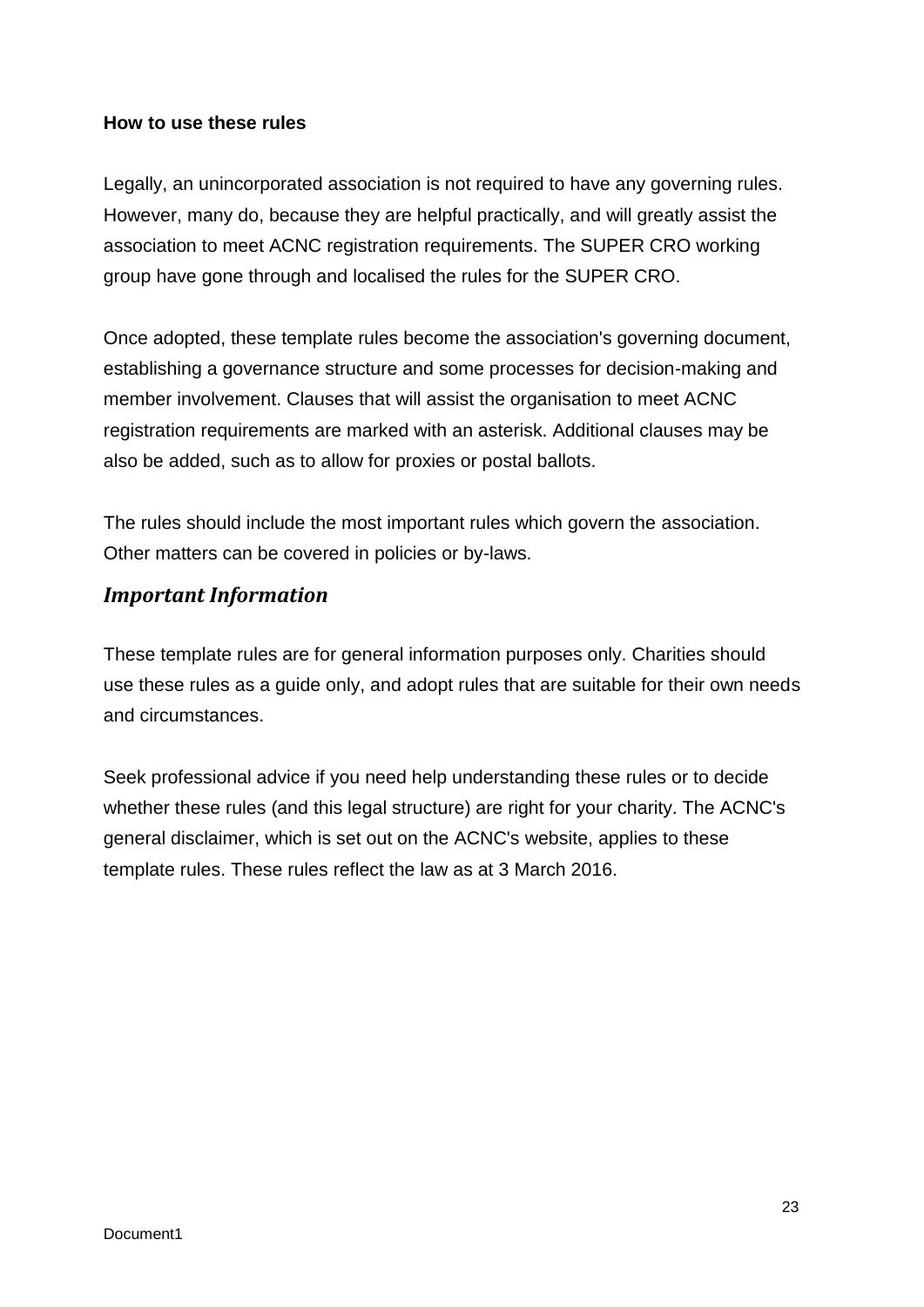# <span id="page-23-0"></span>**Checklist: Preparing to use the template rules**

#### This section will be removed before it goes to ACNC

If you wish to adopt these rules for your unincorporated association before you apply to register with the ACNC, you will need to consider the issues set out in this checklist.

More information can be found at acnc.gov.au/unincorporatedassociations.

Do you know, or have you decided:

• The name of your association and Australian Business Number (ABN) (cover page and rule 2) Yes we have decided on our name and registered an ABN

While you do not need an ABN to set up an association, you do need an ABN of the appropriate type before you apply for registration with the ACNC. See www.acnc.gov.au/applytoregister.

• The state or territory where your association is located (rule 2) NSW

The laws of this state or territory will apply to your association.

● our association's charitable purpose(s) (rule 4)

Organisations seeking registration as a charity must have a charitable purpose or purposes. Its purpose is sometimes referred to as its mission or object, but technically they can be different. See our guidance on charitable purposes, as set out in the Charities Act 2013 and examples of charitable purposes in governing documents.

Please note that if you are considering incorporating your association at some point in the future, it is worth considering adopting the model rules of your local state or territory incorporated associations regulator at that time. Alternatively the organisation could incorporate as a company limited by guarantee under Commonwealth law. We recommend reviewing the ACNC's template constitution for these companies.

• When your association's financial year runs (rule 7) The default financial year in the template rules is 1 July to 30 June. If your association's financial year is different, as a registered charity you must apply to the ACNC for a different ('substituted') accounting period.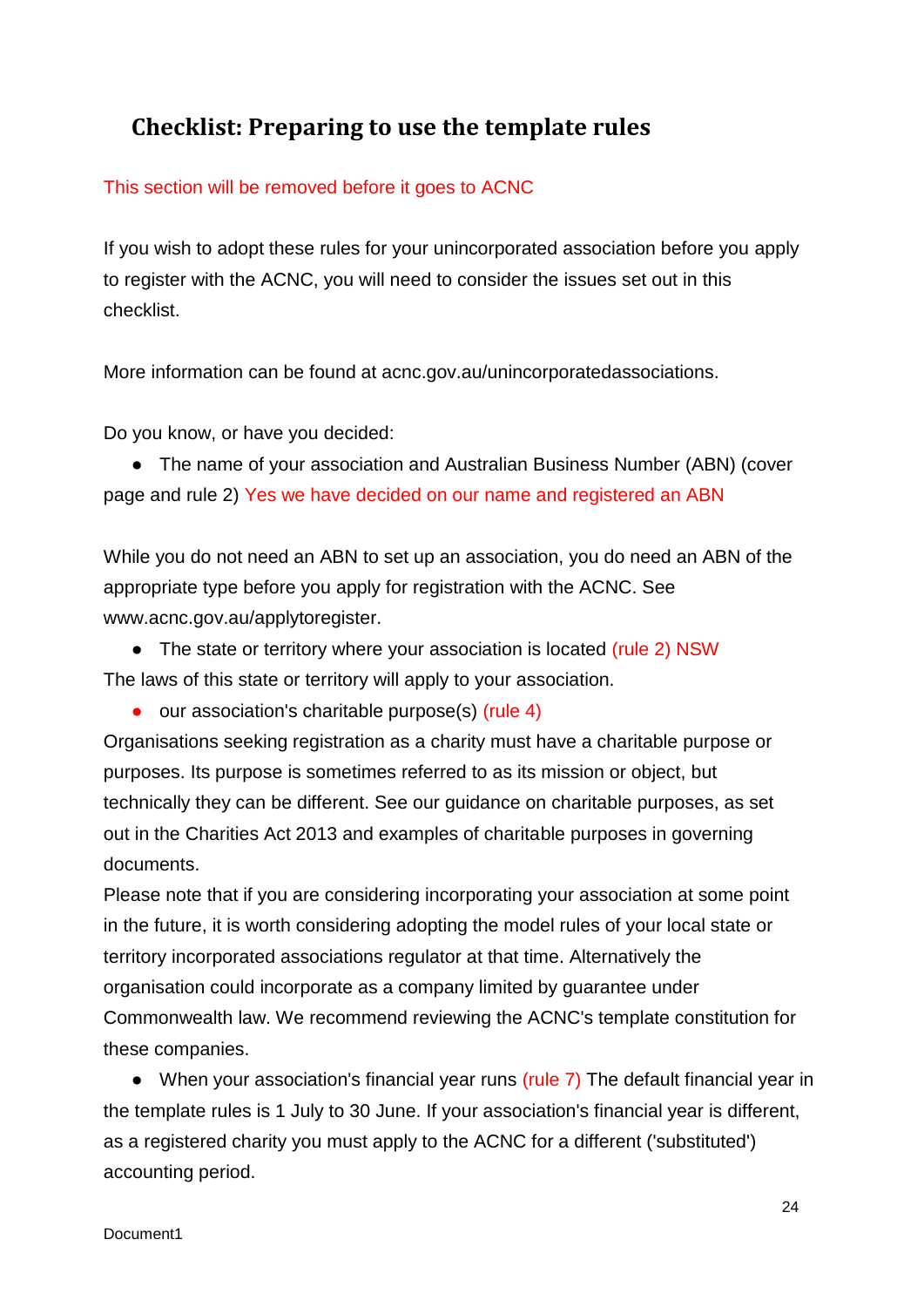● How many committee members your association has (rule 14) The template has a default of a minimum of three committee members. The ACNC suggests there be at least three as a basis for good governance. Whether you have or want to register for deductible gift recipient (DGR) status (optional rule)

A limited number of charities may be eligible to apply for DGR status. Some DGRtypes need to be registered with the ACNC. If you want to keep or register for DGR status, there are additional legal requirements for your rules. See our DGR factsheet and the ATO's guidance on DGR endorsement.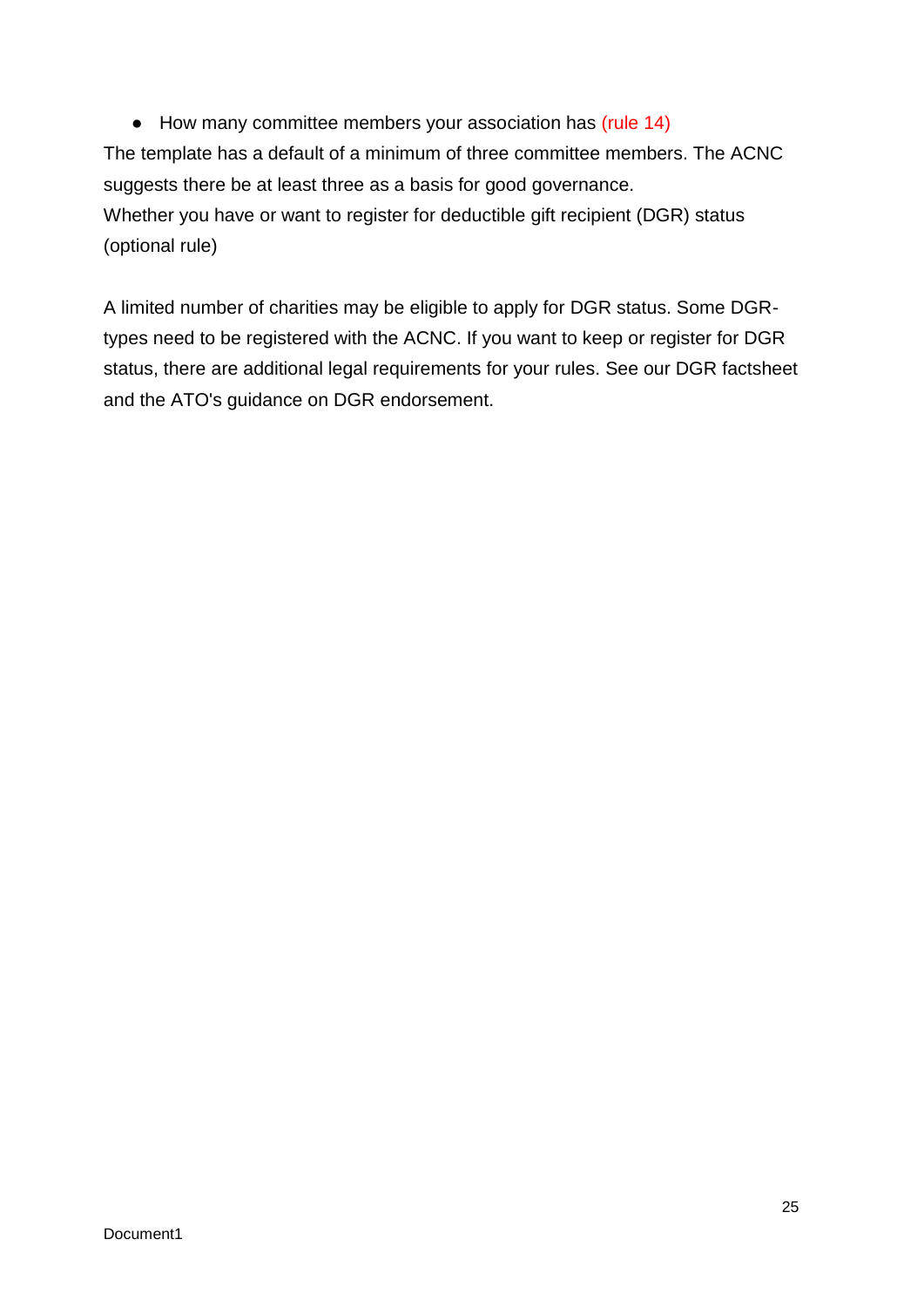# <span id="page-25-0"></span>**Appendix A: Draft strategic plan**

The following sections are what Sarah from the ACNC has asked us to clarify what the SUPER CRO does and how it intends to raise resources to operate once the rules have been approved by the ACNC

#### <span id="page-25-1"></span>*What the SUPER CRO proposes to do*

SUPER CRO is an acronym for Service Users Participating Educating and Researching to develop Consumer Run Organisations in Australia. It is a model that we have researched in Kansas and Georgina and wish to bring this model to Australia.

*Our Mission with SUPER CRO is to create safe places where people who are Service Users have experienced mental health distress or have a trauma background can come together to support each other in furthering their recovery, and join their voices to support improving mental health services. It is a place to receive support, but more importantly, a place to give back, to be of service and contribute to our communities.*

Once the draft rules have been accepted by the ACNC the 4 people named in the Responsible Persons register will organise all people who have expressed an interest in supporting the development of the SUPER CRO in Australia to identify which type of membership they want to be identified with on the members registry and a Special General Meeting will be called as specified in rule 18 of active members

#### <span id="page-25-2"></span>*The resources we require will be obtained by the following means:*

- grants
- fundraising
- interest, and
- any other lawful sources approved by the committee that are consistent
- with furthering the association's purposes.

We will obtain funds through the activities and projects we are currently working on including:

- Voices to Recovery forums to promote the SUPER CRO
- Recovery Box sales

The personnel we are engaging with to carry out our programs and activities include people who have had a lived experience of mental distress or trauma background who are involved in actively involved in developing the rules and policies for running the SUPER CRO – this includes the 4 people who have taken on the roles of Responsible Persons. A General Meeting will called once the rules have been finalised